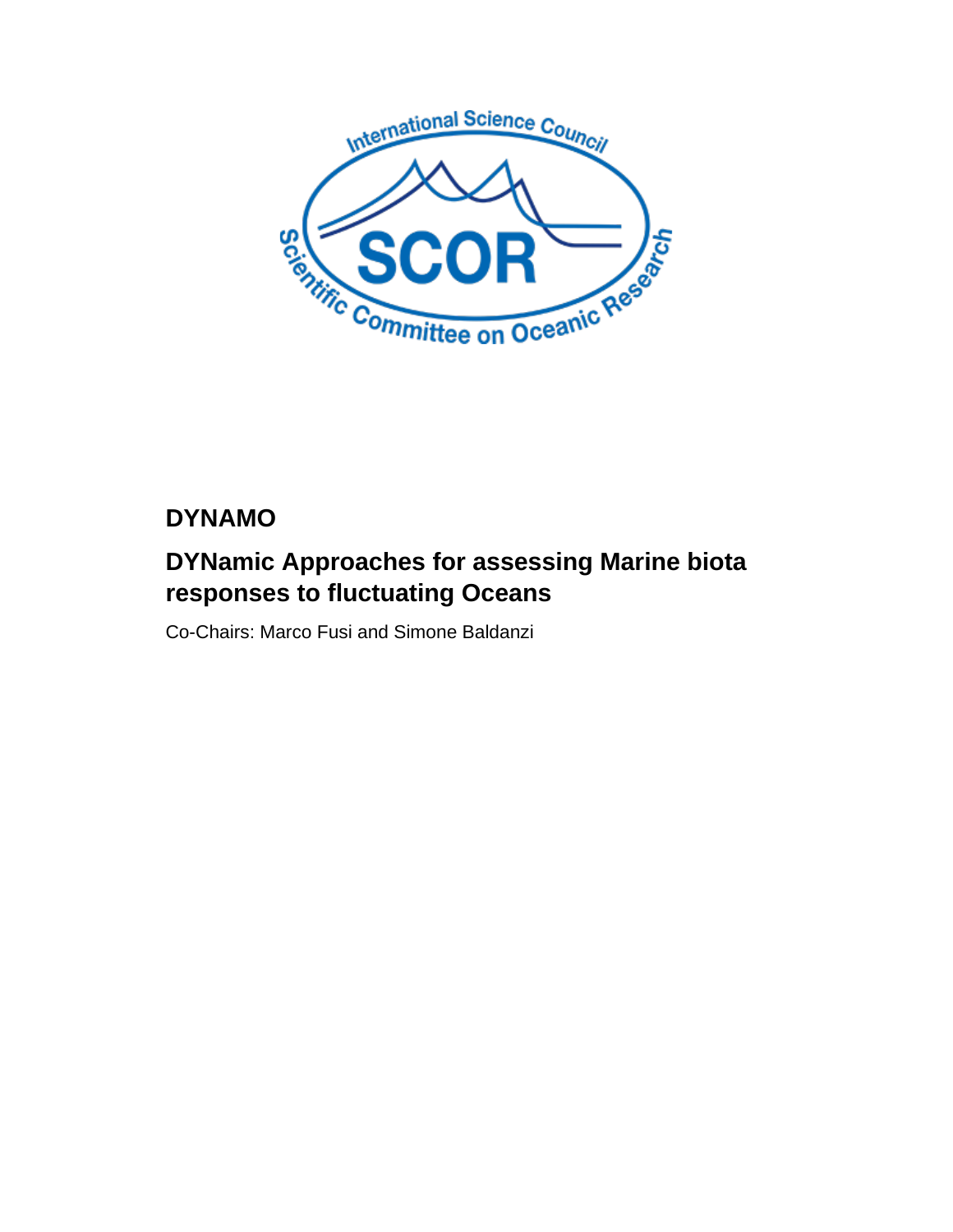Title: Dynamic approaches for assessing marine biota responses to fluctuating oceans **Acronym: DYNAMO**

#### **a. Summary/Abstract (max. 250 words)**

Environmental fluctuations and their predictability play a fundamental role in determining diversity of species, communities, and assemblages in the ocean. Yet, fluctuations of the environment are often labelled as noise or ignored with the risk that effects of environmental change on organisms are mis-estimated. The DYNAMO (DYNamic Approaches for assessing Marine biota responses to fluctuating Ocean) will bring together a diverse community of scientists to advance research in fluctuating environments and provide standards for empirical research which will develop new actions for the effective management of marine ecosystems. Specifically, DYNAMO will quantify to what extent fluctuations of environmental drivers (*i.e.*, temperature, oxygen, pH) and their predictability shape the marine benthic communities (i) physiology and (ii) ecological interactions. DYNAMO will (iii) be able to provide guidelines for appropriate 'mimicry' of environmental variability in controlled laboratory experiments and (iv) implement realistic models to account for organismal variation in fluctuating environments. Additionally, DYNAMO will (v) develop a set of new indicators to capture the ecological relevant environmental variability and provide guidance on environmental data retrieval, analysis, and storage. Lastly, DYNAMO will (vi) ensure outreach with society, policymakers and science communicators to produce peer-reviewed and media outputs to disclose the role of environmental fluctuations in shaping marine life and ecosystem services under changing ocean. By providing concrete evidence produced by qualified experts, DYNAMO will accelerate the transition towards problem-oriented and interdisciplinary science needed to build a new narrative for the ocean.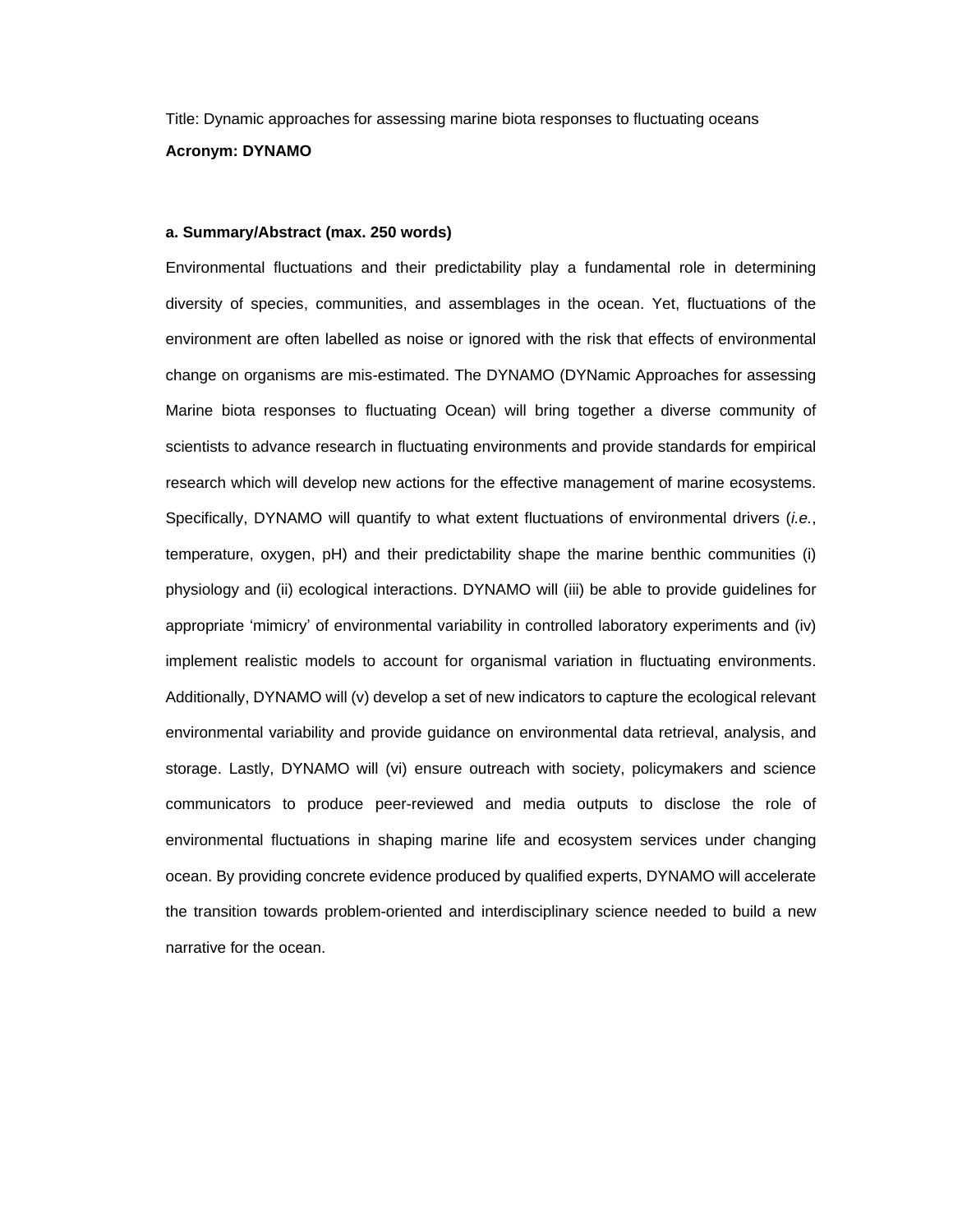#### **b. Scientific Background and Rationale (max 1250 words)**

#### **The need for an ecologically relevant approach in Ocean Sciences**

Life on earth and in the oceans evolved in ever-changing conditions of temporal and spatial environmental fluctuations, which influence and are influenced by the biological component of the ecosystems <sup>1</sup>. For example, in marine productive ecosystems, temperature and light availability drive strong fluctuations in water chemistry at diurnal scale, by acting on the rates of photosynthesis and respiration of aquatic primary producers and consumers <sup>2</sup> . *In situ* measurements of environmental variables (*e.g*., pH, dissolved oxygen concentrations, temperature) in a range of coastal marine habitats including estuaries, kelp forests, coral reefs, mangroves and upwelling regions <sup>3-7</sup>, reveal considerable natural fluctuations, even over short (diel) timescales (*e.g*., Lemasson et al., 2018; Giomi et al., 2019). Nevertheless, biologists still largely adopt the 'mean conditions paradigm' when it comes to investigate the effect of the 'environmental change' on physiological and ecological processes through both, experimental and theoretical approaches  $9,10$ . There is abundant evidence that some environmental fluctuations can increase physiological tolerance and promote plasticity of marine biota to novel environmental conditions <sup>2,11</sup>. The type of environmental fluctuation, the spatial and temporal scales and how they interact with relevant physiological and ecological variables to shape local adaptation is, however, unknown. Benthic communities are more sensitive to environmental changes because their low motility will expose them to the condition in the ecosystem they live  $12$ . Importantly, the magnitude and periodicity of the environmental fluctuations, including the extreme events, could be altered in the near future, with significant implications for marine species survival, biodiversity and ecosystem functions <sup>13</sup>. Studies on how fluctuations affect ecological and evolutionary processes and standardized methods on how to quantify these fluctuations are thus urgently needed to develop biodiversity conservation strategies under global change <sup>14</sup> and this has been highlighted by the working group 2 in the latest IPCC report <sup>15</sup>. A crucial aspect of environmental fluctuations that influences the potential predictability as perceived by organisms, is when environmental variables are temporally or spatially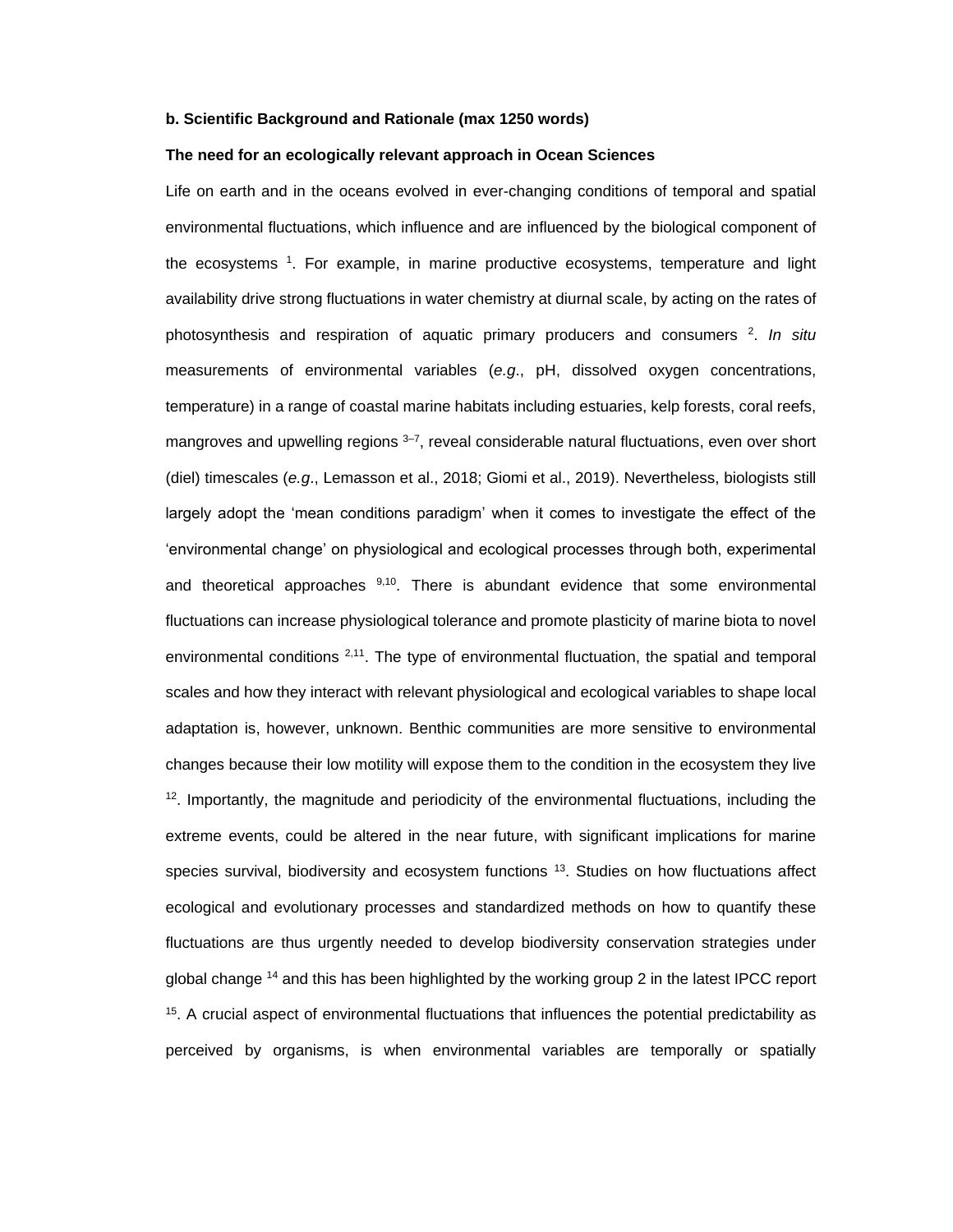autocorrelated, which creates opportunities for individuals to anticipate and adjust to the near future changes (physiologically bearable conditions; Figure 1) <sup>16</sup>.



**Figure 1.** *Different level of biological organisation experiences different scales of spatial and temporal environmental variability (and predictability). Thus, showing the importance of integrating across different environmental scales that connect organisms/communities/ecosystems to climate and anthropogenic changes. At micro/millimetres scales, environmental variables can display random variations across time (rather than a regular, e.g., cyclical, pattern) which make that variability difficult to predict. For example, cyanobacterial biofilms are characterized by a high variability of oxygen and pH fluctuations over time because of different micro-conditions (i.e., irradiance, photosynthetic performance). At larger scales, holobionts and communities experience more predictable patterns of variation. Corals in tropical marine systems live in a predictable pattern of daily temperature variation; likewise, benthic communities in marine productive ecosystems experience regular daily fluctuations of dissolved oxygen driven by photosynthesis and community respiration. At the ecosystem level, the predictability of environmental variables*  further increases because of the seasonal pattern corresponding to the latitude where the *ecosystem is located. Figure from Fusi et al., 2022*.

It is critical, therefore, to define the correlation timescales among ocean drivers affected by climate change, since global warming can make marine environments less predictable 17,18 and therefore disrupt the ecological and evolutionary response of the marine biota  $2,19,20$ . Few studies have incorporated environmental predictability in marine ecosystems (Fuhrman et al., 2006; Baldanzi et al., 2015; Brodie et al., 2021; Gill et al., 2022), and there is a dearth of knowledge about how and to what extent fluctuations and predictability will be affected in an ever changing and warming ocean <sup>24,25</sup>. Theoretically, in a warmer and more energetic atmosphere, short term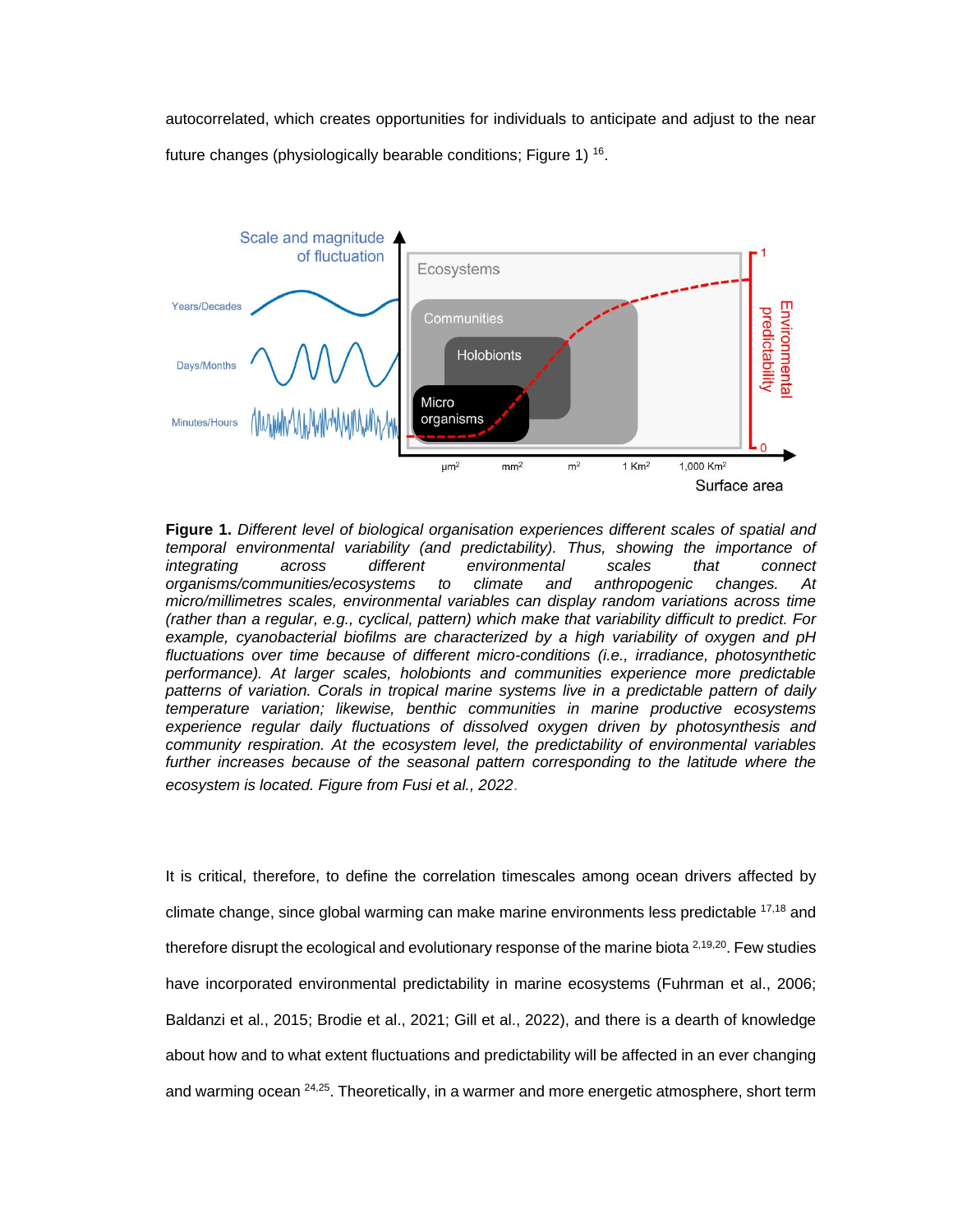extreme events will increase blurring predictable seasonal patterns (Seneviratne et al. 2012). For example, in regions with rapid atmospheric or oceanic fluctuations, such as the Mediterranean Sea and western boundary currents like the Gulf Stream, Marine Heat Waves are unpredictable and intense, disrupting the diel normal fluctuations of those marine ecosystems <sup>26,27</sup>. This process may however be quite complex and it is still not well understood, as trends in temperature predictability over time clearly differ among climatic models and regions. Manipulative experiments have been extensively used to understand how climate change affects marine biota and, recently, the experimental manipulation of environmental drivers and the responses of organisms to multiple climate change-related stressors has received considerable attention <sup>28-31</sup>. The SCOR activity "Changing Ocean Biological Systems" (COBS [https://scor-int.org/project/changing-ocean-biological-systems-cobs/\)](https://scor-int.org/project/changing-ocean-biological-systems-cobs/) seeks to train scientists worldwide to successfully perform well-designed multi-driver manipulative experiments that are required to tackle the multi-faceted challenges of contemporary climate change. The extent of the magnitude and the predictability of the environmental fluctuation of the drivers is, however, still not considered within COBS. We argue that, although designed in a multifactorial fashion, laboratory experiments based on static conditions (*e.g*., acclimatization of animals to constant values for a minimum amount of time) still lack realism and are subjected to under- or overestimation of organisms' responses to stress. This is likely a consequence of a lack of understanding of the modulating role of variability on physiological and evolutionary processes and the lack of best practices both in term of conceptual frameworks and technical aspects. Further, as suggested by recent studies  $32-36$ , exposing animals to field-simulated, fluctuating conditions in the laboratory, increases their capacity to perform well in response to stress and allows scientists to rely on more precise, resolute and realistic results to predict the effects of climate change.

#### **Why a SCOR working group?**

To tackle the challenge imposed by current climate change on marine systems, the DYNAMO working group (WG) will build from the COBS project (the SCOR activity "Changing Ocean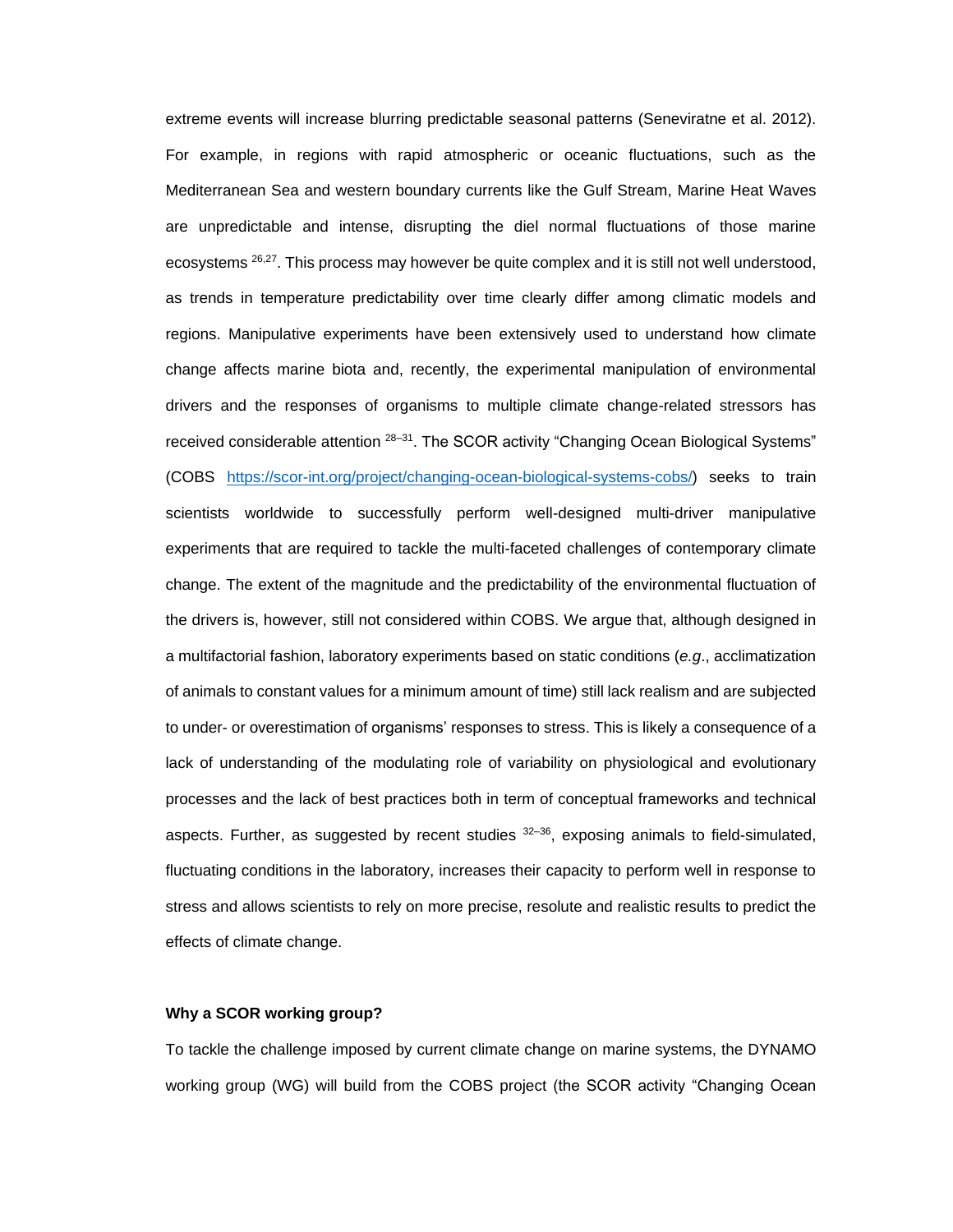Biological Systems" - COBS - [https://scor-int.org/project/changing-ocean-biological-systems](https://scor-int.org/project/changing-ocean-biological-systems-cobs/)[cobs/\)](https://scor-int.org/project/changing-ocean-biological-systems-cobs/) - proposing a multifactorial dynamic approach that will include fluctuations of multiple drivers and the conditions under which these become sufficiently predictable to promote adaptation for different types of physiological and ecological variables. This constitutes a huge theoretical and technical challenges that goes far beyond the already challenging issue of addressing multiple environmental drivers. This justifies the formation of a new SCOR working group with close collaboration with other groups. We believe SCOR is the ideal platform to achieve our activities, which are rarely fundable by standard research grants from national research agencies, providing the ideal basis for developing a consensus across the ocean community. The outputs of DYNAMO WG will both stimulate new type of measurements of environmental variables to better depict the environment at a scale that is relevant to the ecology of marine species and advance our ability to design relevant experimental strategies and to simulate environmental fluctuations in Dynamic Manipulative Experiments (DME, as opposed to manipulative experiment with static conditions). Although the scope of our proposal applies to a large number of marine systems, we will focus on benthic systems as they are particularly threatened by climate change, and they provide a reliable system where to tie environmental fluctuation to population and community levels. These avenues of research represent an innovative area within the field of ecological sciences, which will impact the larger ocean sciences community (included marine policy makers and stakeholders) and train present and future marine molecular and evolutionary ecologists, eco-physiologists, climatic modelers, geographers, and experts in climate change. That is why we are approaching SCOR.

#### **c. Terms of Reference (max. 250 words)**

**ToR1.** Develop guidance for measuring the environmental fluctuations at a global- and relevant temporal scales with the capacity of the working group experts using ecologically relevant *in situ* monitoring techniques to provide novel approaches to measure the magnitude, frequency and predictability of environmental variables experienced by marine organisms, with a focus on benthic systems.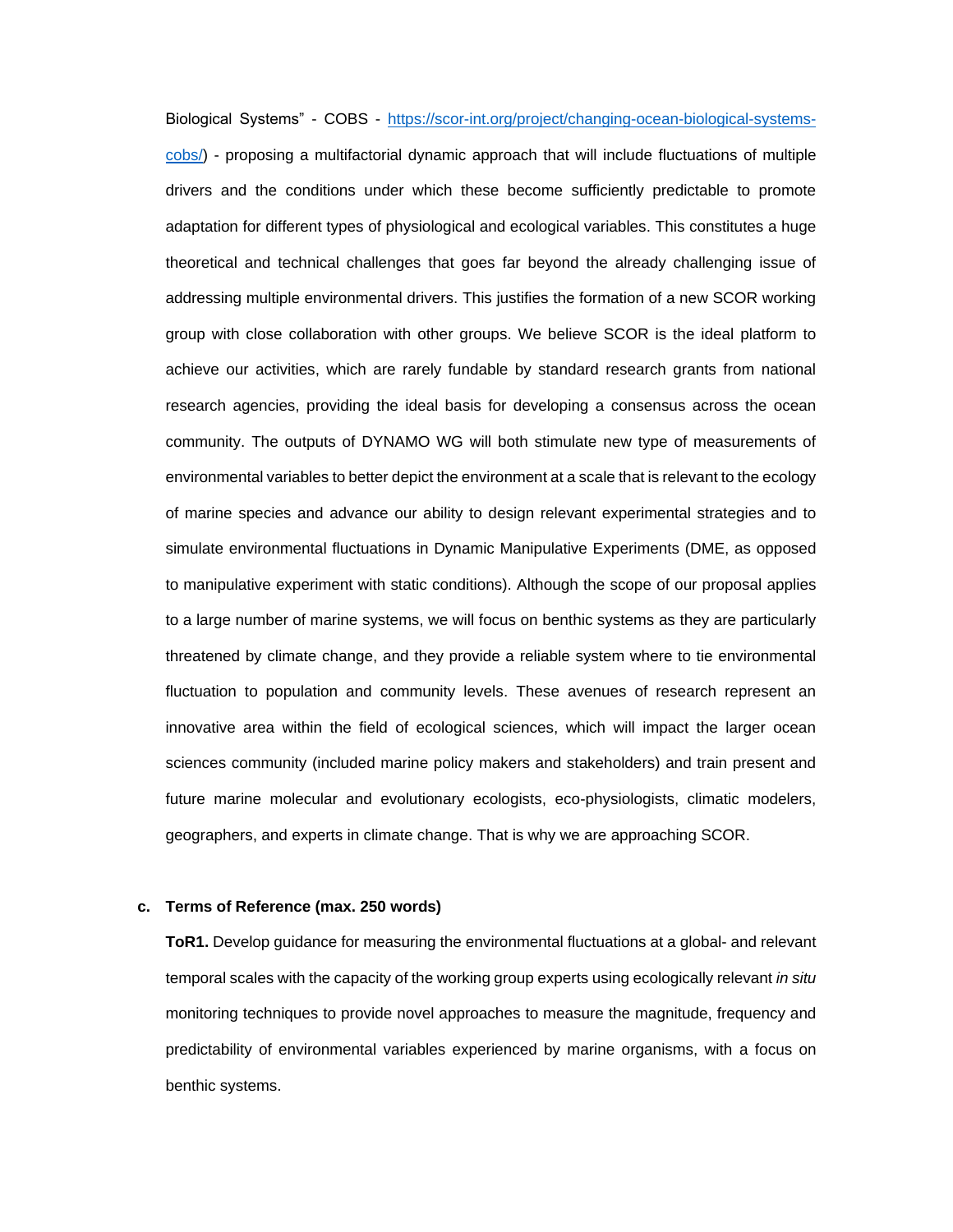**ToR2.** Tackle technical challenges and propose new experimental designs for both mechanistic understanding and an appropriate 'mimicry' of environmental fluctuation in DME. Simultaneously, to develop cost-effective methodological standard practices which can be applied in any laboratory, everywhere in the world to measure ecological response under fluctuating conditions and modelling how biological systems (from organisms to communities) filter, integrate, respond to, and predict environmental fluctuations.

**ToR3.** Create new specific indicators of ecosystem performance, able to capture and quantify environmental fluctuations and predictability by scaling up experimental results with conceptual models to understand the dynamics of benthic physiology and complex ecological interactions in response to environmental fluctuations.

**ToR4** Building capacity and disseminate methods on *in situ* environmental logging and DME by transferring and sharing knowledge on (i) environmental data retrieval, analysis, and storage, (ii) novel experimental design able to incorporate the fluctuation component and (iii) train and use the developed indicators as tools to improve marine management decisions.

**ToR5.** Outreach society, policy-makers and science communicators to produce publications and media to disclose the role of variability and predictability of multiple drivers to integrate the concept of fluctuations in marine management strategies and indicators development.

#### **d. Working plan (logical sequence of steps to fulfil terms of reference, with timeline. Max. 1000 words)**

Several activities are planned to fulfil the terms of reference. Specifically, for ToR1 and ToR2 we will challenge the recent technological advances to provide a large portfolio of options for environmental logging. DYNAMO WG will (i) review and propose best practice for capturing environmental variation experienced by marine benthic systems, (ii) build a free accessible website to provide guidance for logging environmental data and hosting open-access reference guides and software tools, (iii) produce guidelines to implement cost-effective DME and measure community responses to environmental fluctuations, (iv) development of packages on an open source environment (*e.g.*, R) that allow anyone to use the approaches generated here,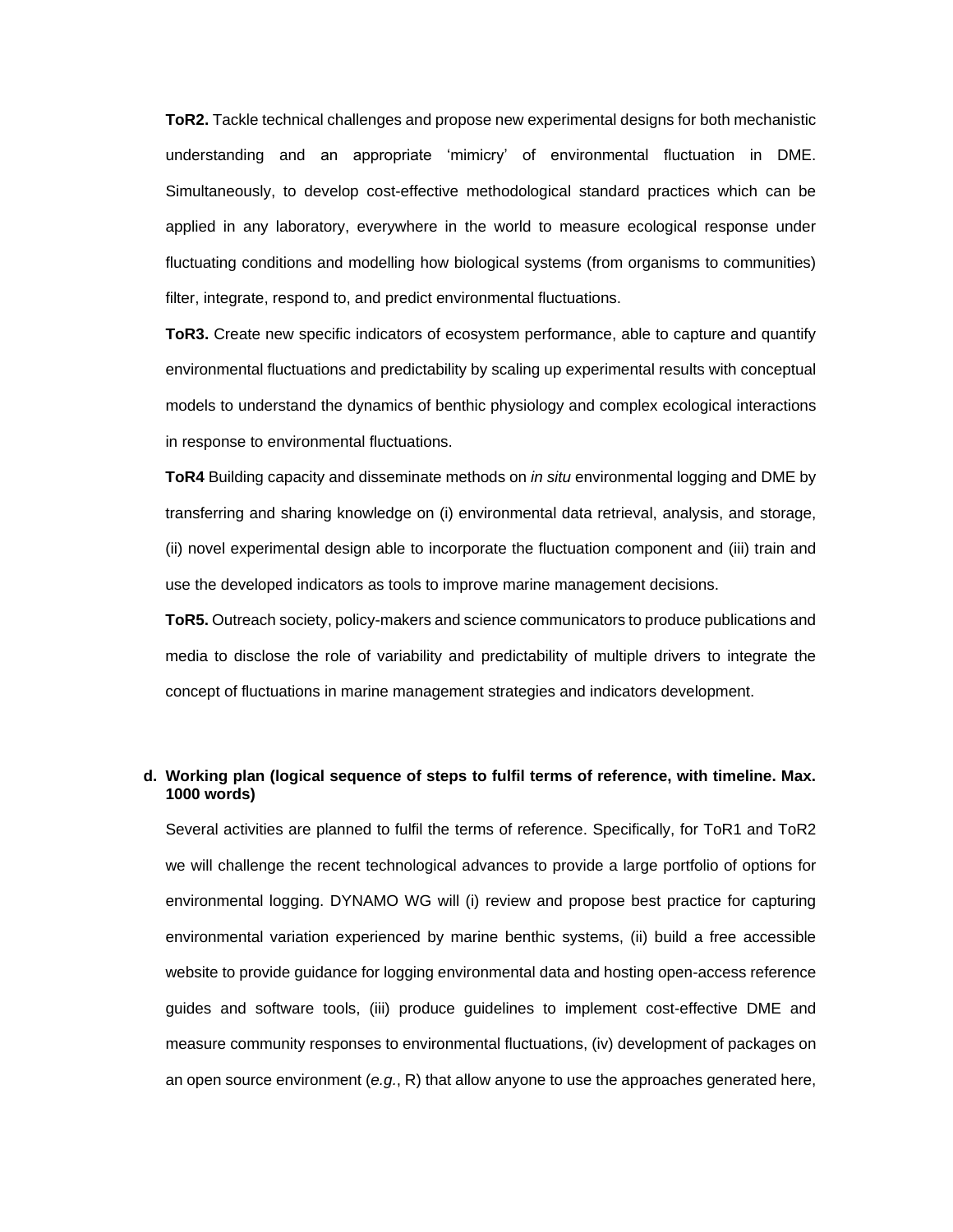or to create their own models, or to extract the data (need to be in a set format/meet certain standards; *e.g.*, MEDIN, Pangaea) they need for understanding patterns of local variability. For ToR3 we will undertake two extensive systematic reviews and metanalysis in order to conceive and test new marine indicators able to capture effect of the ecologically relevant environmental fluctuations on organismal/community level. One review and metanalysis will focus on the effect of the variability and predictability of multiple drivers associated with climate change on marine benthic ecophysiology (*i.e.*, metabolism, reproduction, and behaviour) and evolutionary ecology (*i.e*., transgenerational plasticity, epigenetics, adaptation). This work will collate historical time series of environmental drivers, identify knowledge gaps and develop a baseline for future studies that consider the 'scales of variation' of the drivers (*i.e.*, from local to global) and the scales of individual responses (*e.g*., physiological responses, molecular mechanisms), grounded on actual patterns of environmental fluctuations. A second review will focus on the types of biological variables that are being used in physiological experiments and their limitations/advantages to improve our understanding of local adaptation, and to extrapolate physiological results of DME to population and community levels. This work will identify knowledge gaps and develop a conceptual framework to include fluctuations of (selected) multiple drivers associated with climate change and their predictability into multi-complex benthic network analysis. Robust environmental data retrieval and marine benthic community responses will serve to implement a set of indicators to assess the level of natural fluctuation and their predictability of environmental marine drivers. In this context, a suite of indicators is being looked upon with the objective of providing standards for monitoring early signs of water quality variations and degradation in such rapidly changing environments that can impact marine organism and populations. Furthermore, the calculation of these indicators can be tested to large global datasets of key environmental variables under different climatic scenarios, by using portal like the Copernicus Marine Service (https://marine.copernicus.eu).

ToRs 3 and 4, we will create a dedicated session to advance our understanding on how to model the data obtained from the new methodology developed to predict benthic ecosystem responses to climate change. We will produce a series of knowledge exchange opportunities for students,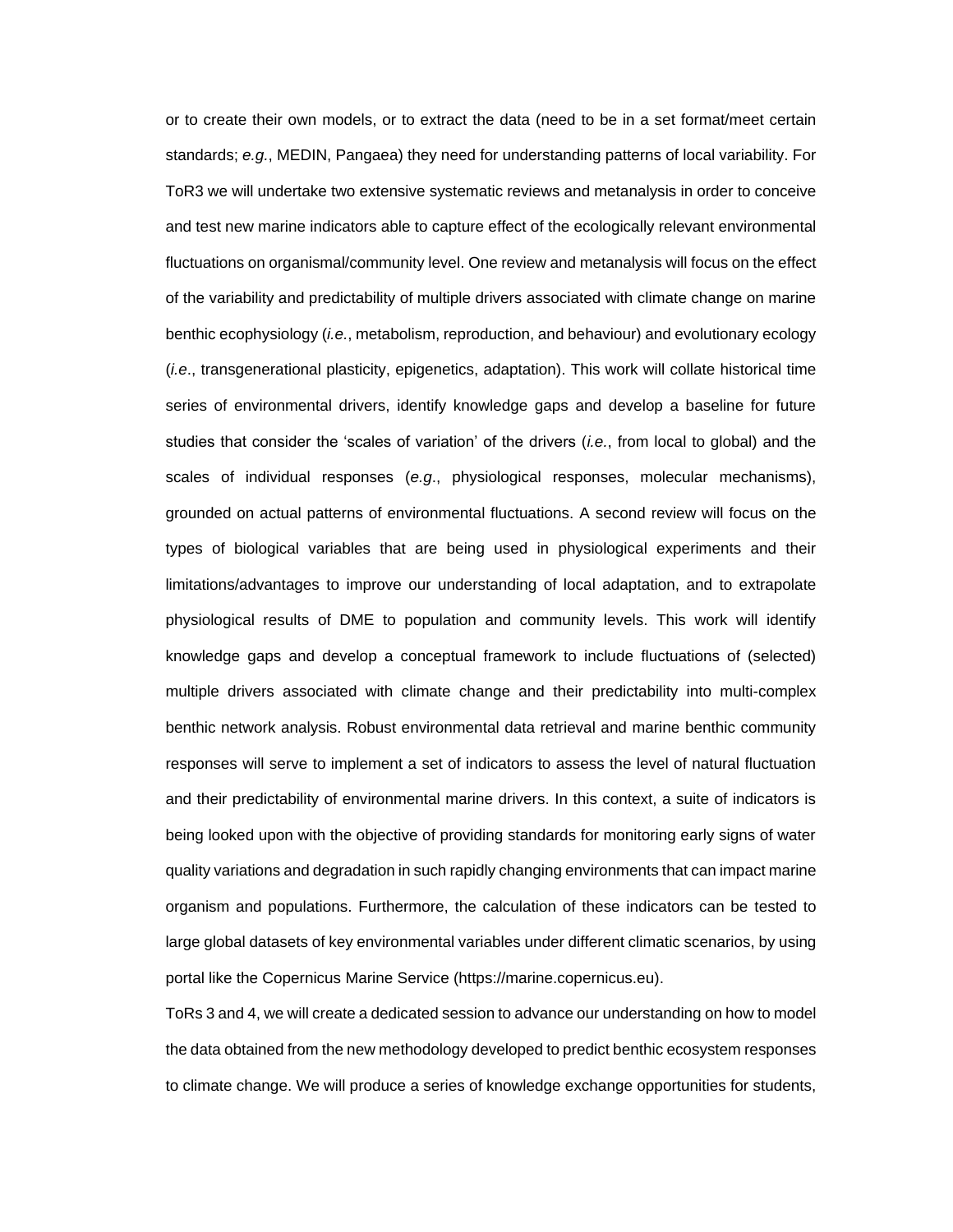scholars, and technicians, including online events on time-series and fluctuation analysis provided by the DYNAMO WG members and their post-graduate students. We will organise internship in the hosting laboratories of the members aimed to assist early career scientists to set experiment on environmental fluctuation and organize training workshops for members to integrate analysis of time series with ecological network analysis. Findings from the DYNAMO WG will be integrated into existing capacity building programs, e.g. through the SCOR WG149 activities and the large scale capacity building program led by the Ocean Acidification International Coordination Centre (led by Sam Dupont).

To fulfil ToR5, we will outreach to policy makers through to the established networks at regional level (*e.g.,* OSPAR area) and international level. The output produced by the WG will be broadcasted through the established networks that the members have. The WG will outreach society through several platforms (see section *i*) and thanks to direct connection for example to MERI Foundation (https://fundacionmeri.cl/en/fundacion-meri/) and Ocean Leaders [\(https://oceanleaders.org/\)](https://oceanleaders.org/).

To achieve the above activities, we propose the following **timeline**:

**First year**. The kick-off meeting for all WG members will be held in Chile. Non-SCOR funding (e.g. Royal Society International Exchange) will be sought to allow students, postdocs, or scientists from developing countries to attend the meeting. This meeting will focus on: (i) discussing the main goals and activities of the team and the conceptual pathways to push these goals forward, (ii) overall planning of the project calendar and logistics (meetings, reviews, document writing, etc.) and specific deliverables (papers, white papers), (iii) assigning of tasks to subgroups that will be leading the ToRs, coordinated by the chairs. A capacity-building subgroup will be created with the overall aim of transferring knowledge and training of students and early career researchers from developing countries during the 3 years (see section *e* for details). Online meetings will be implemented over the year (at least one per month), to achieve deliverables. Starting from the first year and for the entire duration of the project, the WG will publicise DYNAMO activities to the society, to prepare the ground for the ToR5 achievement. The latter will be accomplished by approaching scientific journalists to publish public articles,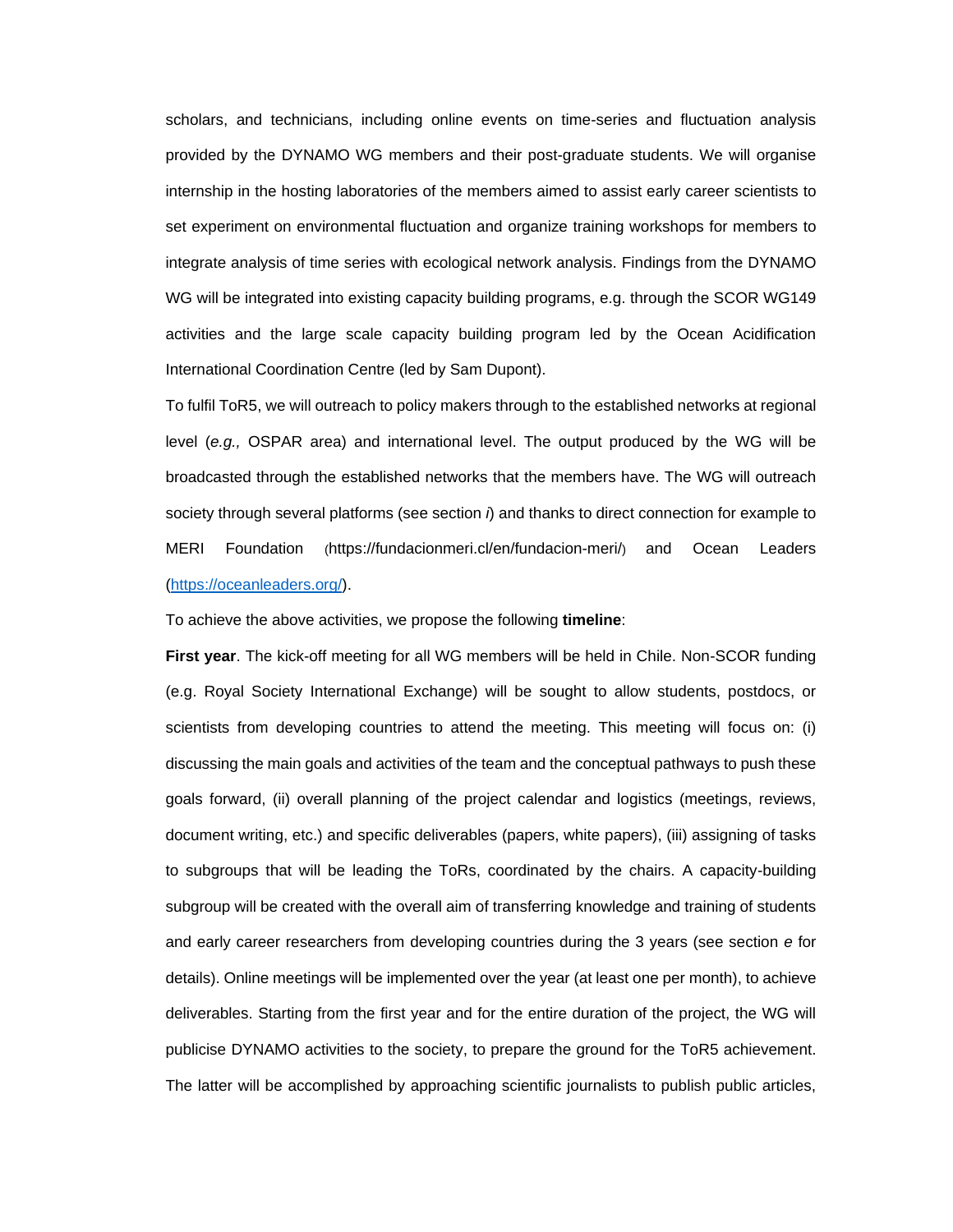sending articles to online journals (see section *e*), as well as by creating and sharing social media profiles/pages of the WG.

**Second year.** WG Meeting for all WG members to be held in South Africa. During this meeting, the WG will (i) review the activities and progress on ToRs (ii) work on the delivery, (iii) work on the planning of the online courses to be delivered in the second semester, (iv) preparing the road map to impact that will be defined in the workshop for the third year (see below). During the year, online meetings with subgroups will focus on the preparation and submission of scientific publications and we will review and prepare the final version of the best practice guide for field and DME (see section *e*). Online courses should be uploaded to open platforms over the year. During the second semester of the second year, a workshop that will be held at the beginning of the third year (see below) will be advertised through social media and scientific network.

**Third Year.** A third meeting will be held in UK. The meeting will mainly focus on ToR4 and 5 with the aim to a) raise awareness on the importance of considering environmental fluctuations and their predictability in marine planning and management initiatives, b) maximise the impact of the WG through the existing network while outreaching to governmental and nongovernmental institutions, to maximise the implementation of indicators, standardised approached, methods and forecasting models in marine management decision making.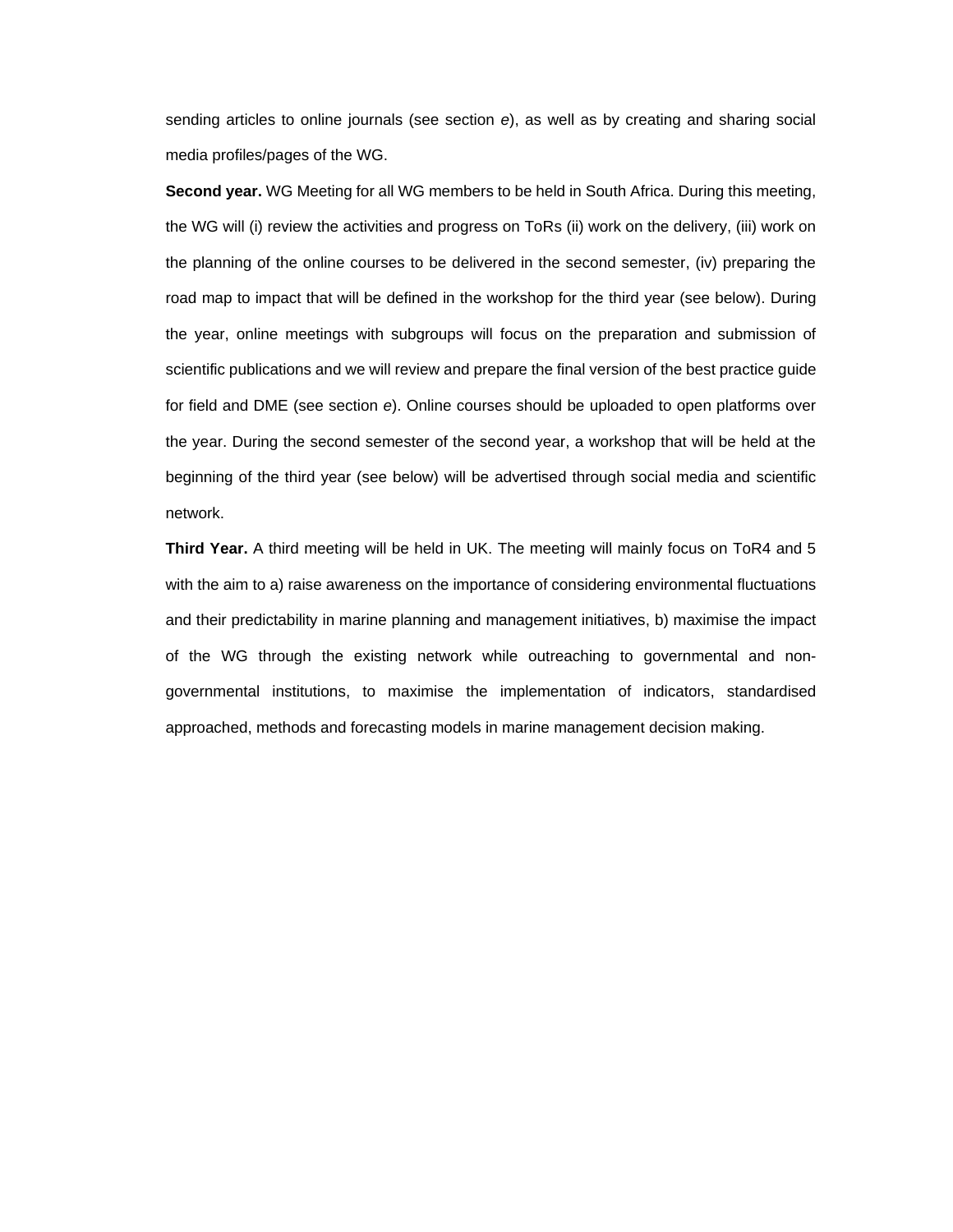**e. Deliverables (state clearly what products the WG will generate. Should relate to the terms of reference. Max 250 words). A workshop is not a deliverable. Please note that SCOR prefers that publications be in open-access journals.**

(Years 1-2 and ToR 1 and 2). Produce a **guidance document** summarizing best practices/protocols for: (i) capturing environmental fluctuations *in-situ* and their predictability; (ii) controlling variability in laboratory experiment to develop mechanistic experiments as well as reproducing ecologically relevant laboratory DME (*e.g*., Knights et al., 2020). These protocols will be **deposited in the SCOR collection at the Ocean Best Practices Platform** [\(https://www.oceanbestpractices.org/\)](https://www.oceanbestpractices.org/) and on the Jove platform.

(Years 2-3 and ToRs 3 and 4). The **two scientific publications** will be submitted to openaccess peer-reviewed scientific journals. The tentative title of publication#1 will be "*"The effect of environmental fluctuations and predictability of environmental drivers to understand marine benthic community response to climate change*"; the tentative title of publication#2 will be *"The effect of environmental fluctuations and predictability of environmental drivers on organismal physiology and its effect on population community benthic dynamics*". The revisions/metanalyses will led to the production of a set of **new marine indicators** able to capture the magnitude of the environmental fluctuations over a series of marine ecosystems.

(Years 3, ToR 4 and 5). The year 3 will be focused on summarizing and preparing the material to outreach to the stakeholders (governmental and non-governmental). Furthermore, a **special issue of a high impact factor peer-reviewed journal** will be coordinated to welcome all recent scientific contributions that deal with the effects of fluctuating environments and their predictability from micro to macro spatial-temporal scales. An example of a successful special issue dealing with environmental fluctuation and led by three of the full members listed in this proposal can be found here: [https://www.frontiersin.org/research-topics/19369/fluctuating](https://www.frontiersin.org/research-topics/19369/fluctuating-habitats-ecological-relevance-of-environmental-variability-and-predictability-on-species)[habitats-ecological-relevance-of-environmental-variability-and-predictability-on-species.](https://www.frontiersin.org/research-topics/19369/fluctuating-habitats-ecological-relevance-of-environmental-variability-and-predictability-on-species)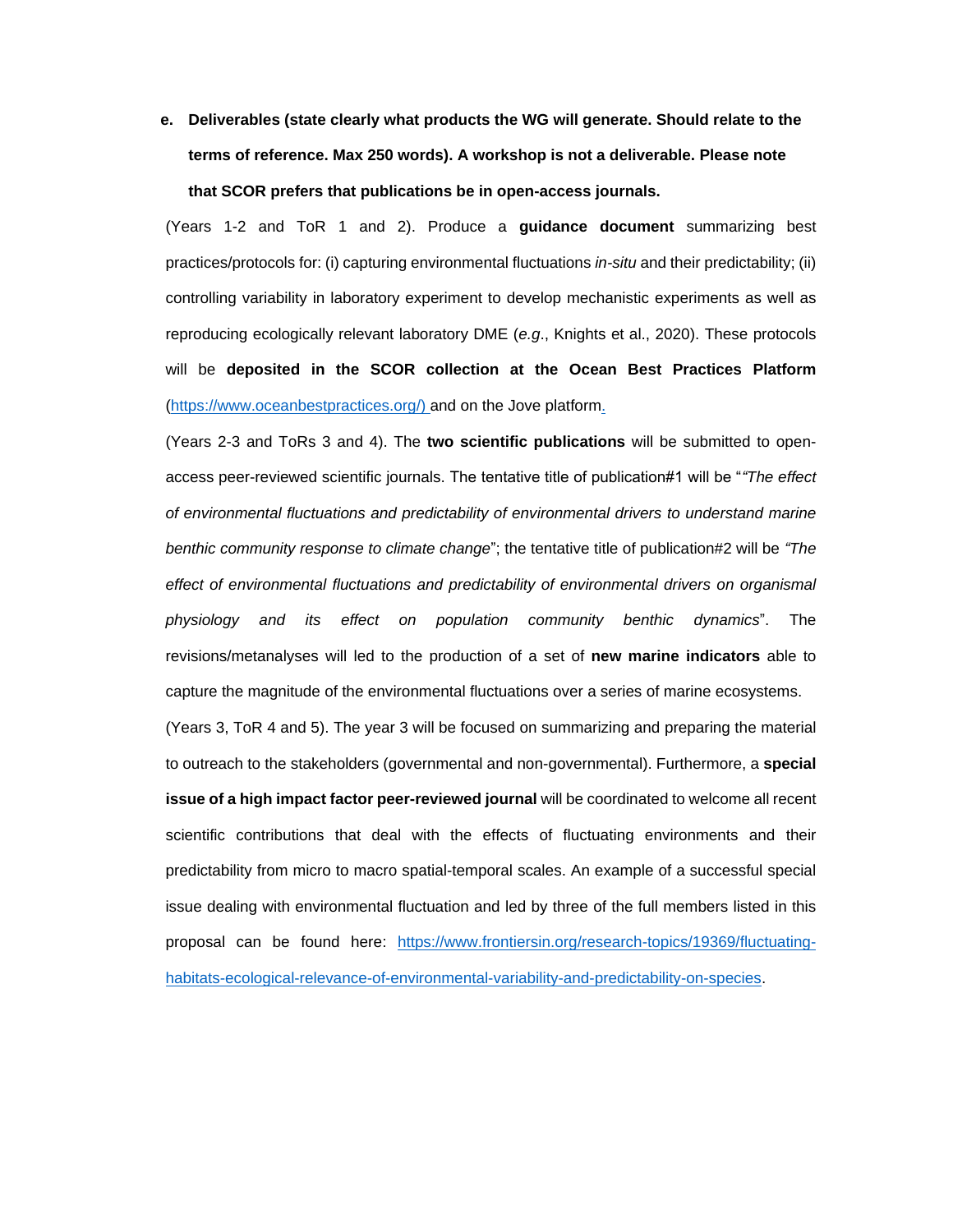## **f. Capacity Building (How will this WG build long-lasting capacity for practicing and understanding this area of marine science globally. Max 1500 words)**

Capacity building will be a core component of the DYNAMO WG. To build capacity and training of students as well as postdocs and research associates from any countries with preferential on developing countries, we will use several approaches. We will create a **web-based portal** using website builders (*e.g*., [https://wordpress.org/\)](https://wordpress.org/) with a shared workspace to **exchange information, papers, and methods, and host interactive tutorials, as well as establish a common framework where students, scientists and technicians can share experiences and ideas.** This platform will echo the activities of each member (courses, scientific contribution, field and laboratory activities) to gain momentum and to reach a wider audience via live feeds on social media (*i.e.*, Twitter). We will **train students and scientists** from any country (with preferential access/waiving of fees for individuals from developing countries), by using **online tools to teach theoretical concepts of the DYNAMO project**, such as those techniques implemented to acquire environmental data for ecologically relevant studies, DME, network analysis, marine data management (*e.g*., MEDIN, https://medin.org.uk/), modelling and sustainable approaches in coastal management. For example, **open and distance learning methods**, through the implementation of **online courses** can be performed using the MooKit software for **"MOOCs for development"** (https://www.mooc4dev.org/) which offer opportunities in sustainable development. DYNAMO WG include experts that **coordinated PhD and Master courses on species distribution models- SDMs, in biogeography at UNESCO- IODE**; while courses on SDM are currently using static approaches considering average on environmental parameter as predictor for marine species distribution, DYNAMO WG will provide a new set of indicators (i.e. magnitude, frequency and predictability of the environmental driver considered) to use in predicting species distribution in changing oceans. During the COVID-19 pandemic, the chairs of this SCOR proposal, jointly coordinated the **online "course on basic statistics using R"** (free of charge for Chilean students), which was supported by COSTAR-UV [\(https://costar.uv.cl/news/55-con-exito-se-lleva-a-cabo-curso-de-programacion-en-r\)](https://costar.uv.cl/news/55-con-exito-se-lleva-a-cabo-curso-de-programacion-en-r). The course will be updated by including statistical analysis on time series to estimate environmental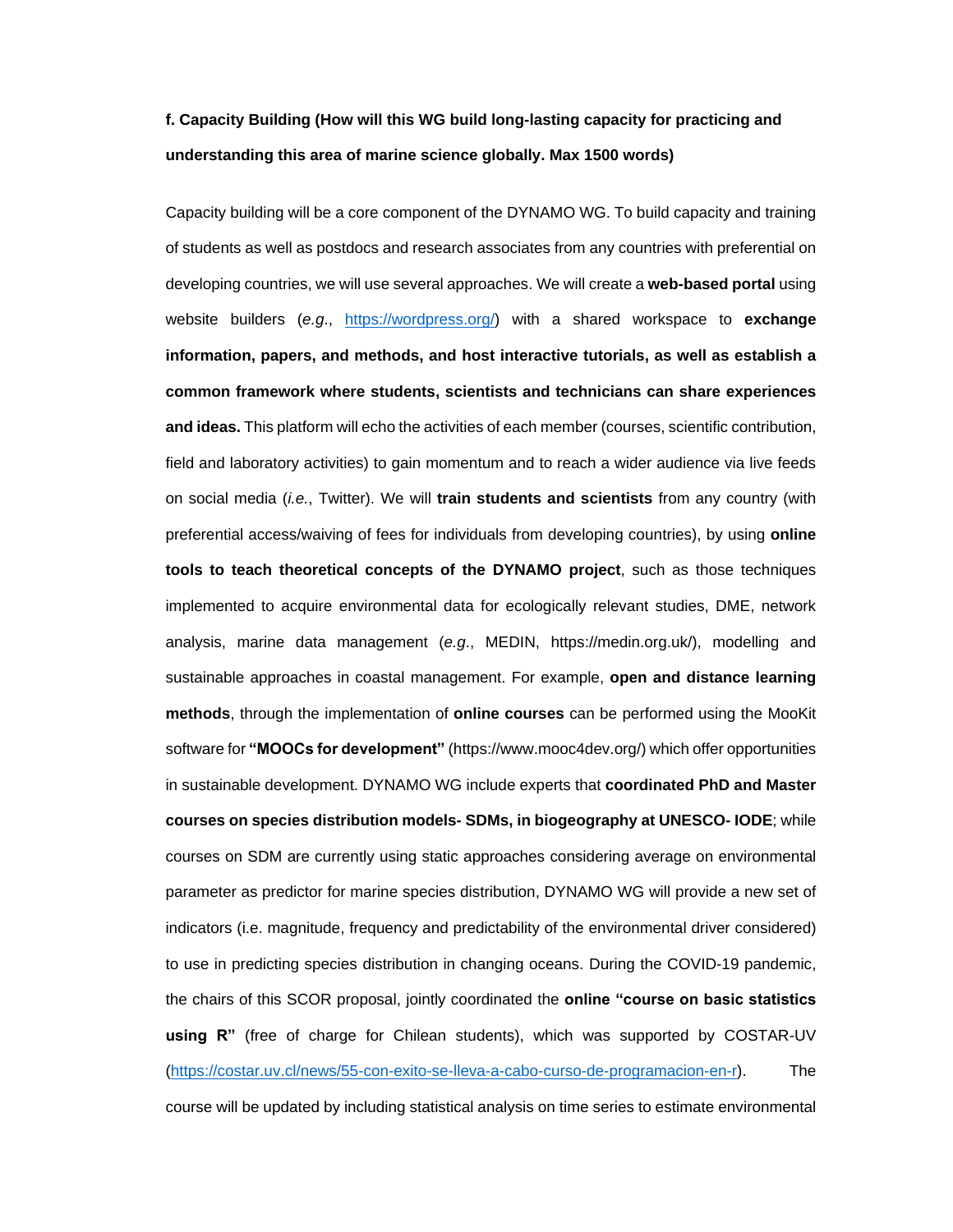fluctuations and reproposed to a worldwide audience as online course, including for instance students from other developing countries, once a year for the entire duration of the project. Another area for capacity building will be achieved by distributing an **open access "bestpractice" guide**, especially intended to help students and postdocs to design their field and laboratory works during the writing of thesis projects or grant proposals. These guides will be uploaded and shared through the **SCOR collection at the Ocean Best Practices platform.** In addition to online tools, **one large workshop/training course** will be organised and held upon funding available for non-SCOR support, although participants from developing countries can apply for the SCOR grant to pay for traveling expenses. The workshop will give the opportunity to students and early career scientists to **learn how to improve their understanding of their study environment** and **design and set up dynamic manipulative experiments** which can be successfully applied in **postgraduate thesis, as well as postdoctoral research projects**. This large workshop is intended for **knowledge transfer and capacity building, to promote rapid and wide adoption of field and laboratory methodologies** reviewed and developed in this WG. We will also seek opportunities to **secure additional funding sources to ensure maximum international participation**, particularly from developing countries not yet involved in DYNAMO. To achieve a successful training course, the DYNAMO WG could be cooperate in conjunction with the existing **SCOR activity "Changing Ocean Biological Systems (COBS)"** as well as the **non-SCOR Ocean Acidification International Coordination Centre capacity building program** for the developing of high-level training.

Furthermore, we will encourage **a scientist member of DYNAMO WG to serve as a SCOR Visiting Scholar**, through the SCOR Visiting Scholars program, which will give the opportunity to students from developing countries to get trained and mentored for a minimum of two weeks by an experienced scientist. We will encourage the **co-supervision of thesis projects by senior scientists of DYNAMO WG** for students from developing countries to offer unique opportunities to network from an early stage with international experts.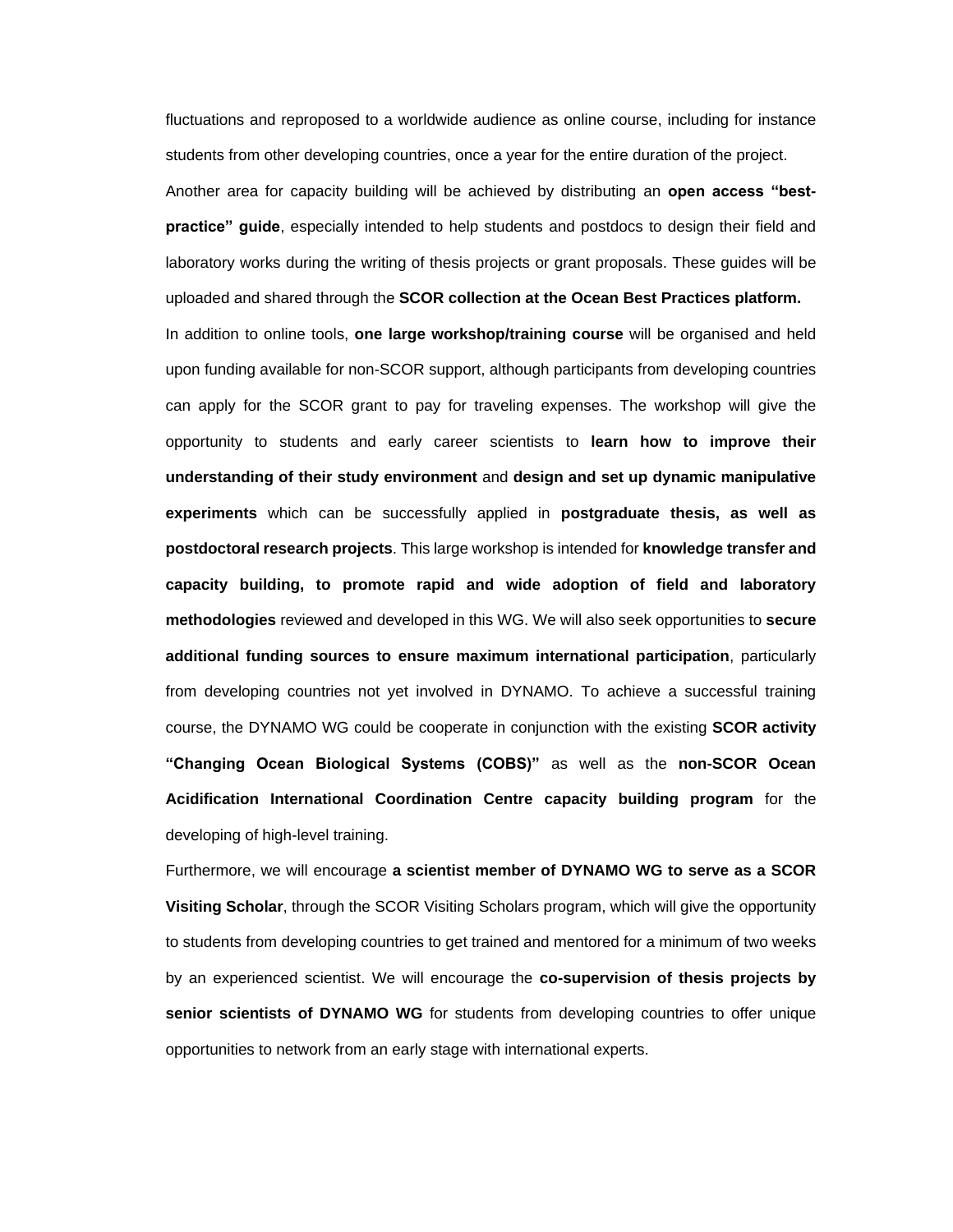## **g. Working Group composition (as table). Divide by Full Members (10 people) and Associate Members, taking note of scientific discipline spread, geographical spread, gender balance, and participation by early-career scientists (max. 500 words)**

| <b>Name</b>                    | Gender | <b>Place of</b><br>work | <b>Expertise relevant to proposal</b>                                                                   |
|--------------------------------|--------|-------------------------|---------------------------------------------------------------------------------------------------------|
| Simone Baldanzi (co-<br>chair) | м      | Chile                   | Marine ecophysiology; environmental<br>epigenetics                                                      |
| Marco Fusi* (co-chair)         | м      | United<br>Kingdom       | Marine ecophysiology; Microbial ecology;<br>Network ecology; Governmental Adviser                       |
| Francesca Porri                | F      | South Africa            | Larval ecology; marine connectivity;<br>nature-based solutions; indigenous<br>knowledge-led innovations |
| Ramona Marasco                 | F      | Saudi Arabia            | Microbial Ecology; microbiology, molecular<br>ecology, extreme environments                             |
| Eleonora Puccinelli*           | F      | South Africa            | Trophic ecology; food webs                                                                              |
| Nicolas Weidberg*              | М      | Spain                   | Remote sensing; global change                                                                           |
| Gaitan Espitia                 | М      | Hong Kong               | Phenotypic plasticity; adaptation;<br>functional genomic                                                |
| Celia Schunter                 | F      | Hong Kong               | Evolutionary and molecular ecology;<br>environmental change                                             |
| Joanne Ellis                   | F      | New Zealand             | Coastal Ecology; multiple stressors                                                                     |
| Fernando Lima                  | M      | Portugal                | Global network of biodiversity and thermal<br>data collection; dynamic experiments                      |

Full Members (no more than 10, please identify chair(s)) \*=early career researcher/postdoc

Associate Member (no more than 10) \*=early career researcher/postdoc

| <b>Name</b>           | Gender | Place of<br>work  | <b>Expertise relevant to proposal</b>                                                                       |
|-----------------------|--------|-------------------|-------------------------------------------------------------------------------------------------------------|
| David Wethey          | M      | <b>USA</b>        | Global change; sediments; physical<br>environment; modelling                                                |
| Sergio Navarrete      | M      | Chile             | Marine community ecology; ecological<br>network analysis                                                    |
| Piero Calosi          | м      | Canada            | Evolutionary physiology; Global Change<br>Biology                                                           |
| Yolanda Sanchez       | F      | United<br>Kingdom | Science Communicator; Educator; Marine<br>conservation; Ocean Leaders                                       |
| <b>Brezo Martinez</b> | F      | Spain             | Coastal Marine Ecology, Ecophysiology,<br>Global Change Biology, Distribution<br>Modelling and Biogeography |
| Alssandro Zaldei      | M      | Italy             | Environmental engineer; modelling                                                                           |
| Victoria Cole         | F      | Australia         | Intertidal marine ecology, global change;<br>Shellfish reef restoration                                     |
| Sam Dupont            | M      | Sweden            | Ocean Acidification; multiple driver<br>experiments; WG149 member                                           |
| Rosa Poquita          | F      | Singapore         | Coral Biology, Experimental Ecology,<br>Ecological genomics                                                 |
| Hans Dam              | M      | <b>USA</b>        | Transgenerational experiments, adaptation                                                                   |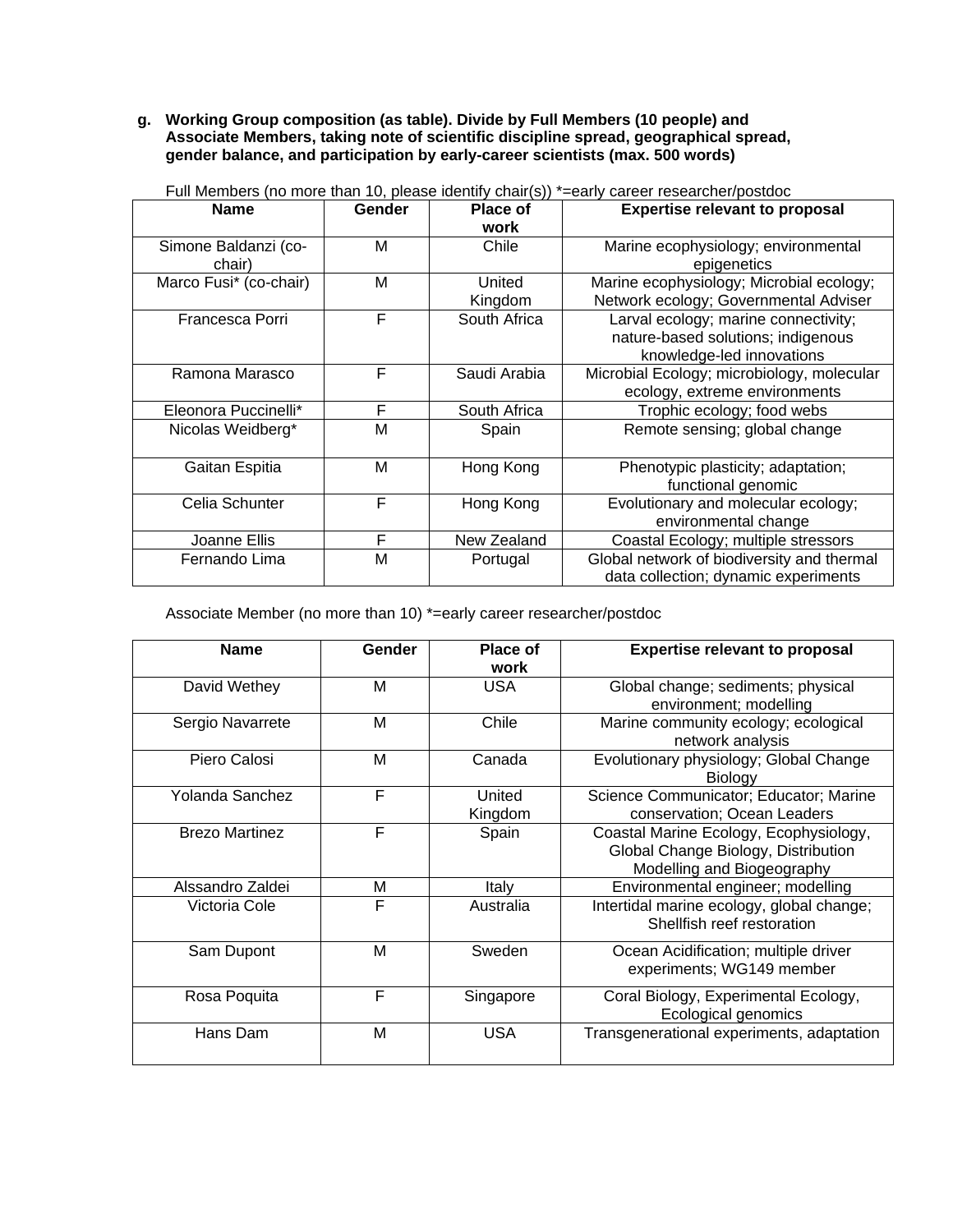#### **h. Working Group contributions (max. 500 words)**

**Simone Baldanzi**: is a researcher and professor based at the University of Valparaiso in Chile. His research is focussed on marine invertebrates' responses to environmental changes and local adaptation, including mechanisms of environmental epigenetics. His expertise will connect the study of environmental fluctuation with eco-physiological and molecular responses.

**Marco Fusi** is a Marine Ecosystem Scientist based at JNCC UK. He is interested in the complex mechanisms of interactions among organisms and environment. His expertise will bridge the study of environmental fluctuation with eco-physiological responses and community assembly of marine organisms.

**Francesca Porri** is a Senior Scientist based at the South African Institute of Aquatic Biodiversity (SAIAB) in South Africa. Her research is centred on larval ecology and ecophysiology, marine connectivity, and recruitment dynamics. Through her research and focused supervision of postgraduates from rural regions in South Africa, she has the skills and drive for capacity building of individuals from diversified backgrounds.

**Ramona Marasco** is a Research Scientist based at the King Abdullah University of Science and Technology (KAUST) in Saudi Arabia. She is interested in studying plant-microbe interactions in extreme environments, including coastal-marine areas. Her expertise will provide a solid background in community network analyses.

**Eleonora Puccinelli** is a Research Associate at the Oceanography Department of the University of Cape Town, South Africa. She aims to understand how natural and anthropogenic processes affect food web dynamics in marine environments. Her research will contribute to the effect of environmental fluctuations on food webs dynamics.

**Nicolas Weidberg** is a postdoctoral researcher based at the Coastal Ecology Group of the University of Vigo, Spain, and University of South Carolina, USA. He is interested in zooplankton distributions, remote sensing and environmental variability. His expertise is unique to develop the best methods to measure environmental variability at relevant scales.

**Fernando Lima** is a researcher based at Research Centre in Biodiversity and Genetic Resources (CIBIO) in Portugal. He is a specialist in intertidal biogeography, studying the mechanisms driving species distributions. His experience based on a multidisciplinary approach will be fundamental to develop our initiative

**Celia Schunter** is an assistant professor based at the Swire Institute of Marine Science in Hong Kong. She uses functional genomics to understand the effects of environmental change within and across generations. In particular she continues to explore the impacts of climate change on behaviour and population dynamics of marine organisms.

**Joanne Ellis** is a senior lecturer based at the University of Waikato in New Zealand. Her research focuses on understanding how human drivers of environmental change, including coastal intensification and climate change. Her expertise will contribute to method development linking fluctuations and extremes in the environmental data with ecological responses and the development of indicators.

**Juan Diego Gaitan Espitia** is an evolutionary ecologist working as assistant professor at the University of Hong Kong. His works aims to develop better understanding of the mechanisms that influence geographic patterns of phenotypic/genetic diversity in nature, phenotypic plasticity, and micro-evolutionary processes driving local adaptation. He is a contributing author for the IPCC AR6.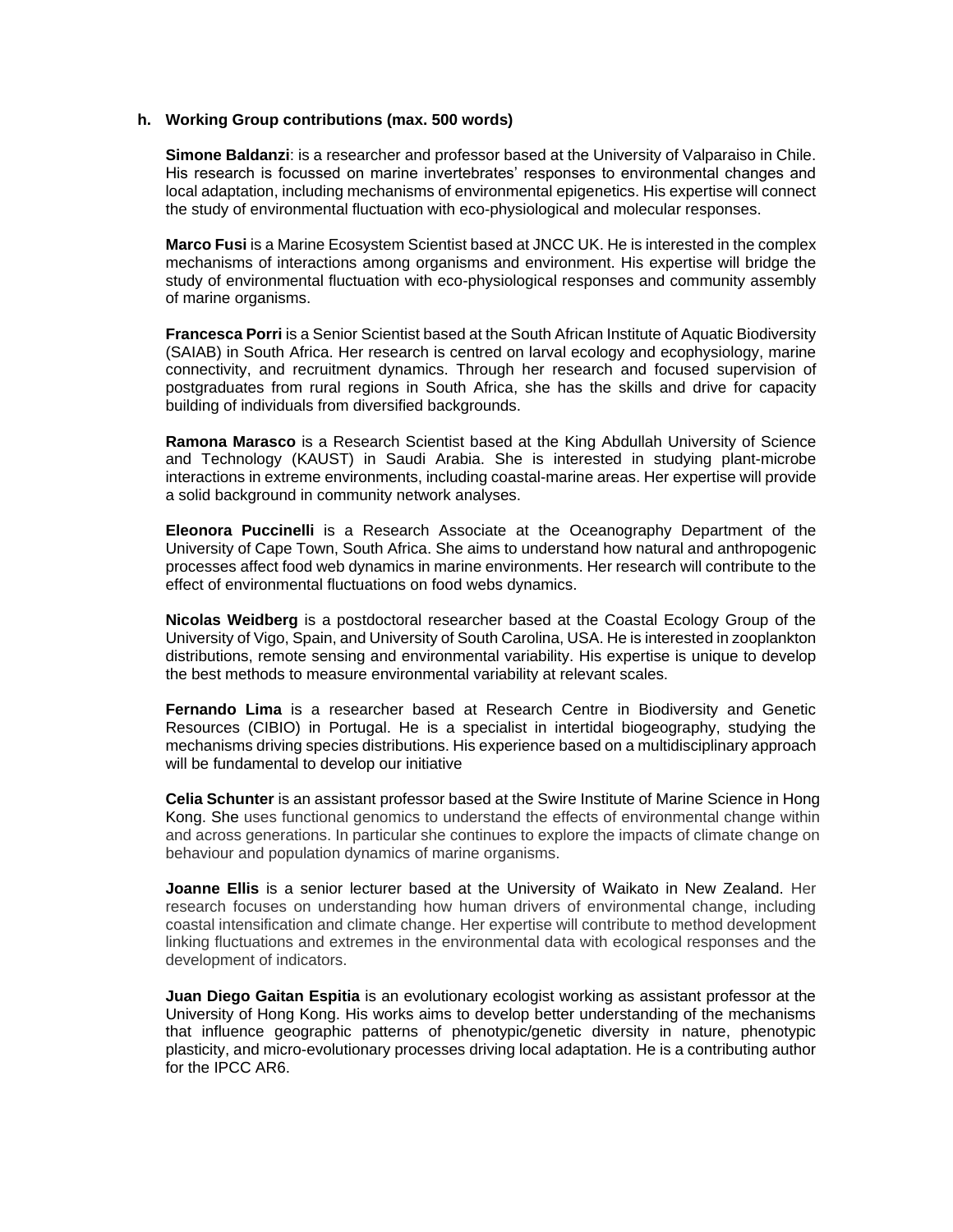## **i. Relationship to other international programs and SCOR Working groups (max. 500 words)**

DYNAMO WG will have a **strict relationship with the SCOR WG 149 "CHANGING OCEAN BIOLOGICAL SYSTEMS (COBS)"** because it will advance the framework of investigation on how climate change will shape the future of marine biota by focusing on the role of the environmental fluctuation. DYNAMO WG associate member Dr Sam Dupont will ensure the integration of the two working group subjects to produce novel outputs. Furthermore, Dr Dupont will facilitate **integration of DYNAMO information into future trainings organized through the Ocean Acidification International Coordination Centre capacity building program** [\(https://www.iaea.org/services/oa-icc/building-capacity\)](https://www.iaea.org/services/oa-icc/building-capacity).

Links could be made between the DYNAMO WG and the **Marine Alliance for Science and Technology for Scotland (MASTS) thanks to Dr Marco Fusi who is part of the Steering Committee of the Marine Climate Change Forum.** MASTS consists of a consortium of organizations engaged in Marine Science in Scotland and the Marine Climate Change Forum provides a focal point for climate change related research within the MASTS community. Likewise, the initiative will be advertised in the **Mangrove Microbiome Initiative (MMI)** that aim to gather and disseminate novel procedures for environmental monitoring in mangrove ecosystems. Dr Marco Fusi will also increase the visibility thanks to the **existing networks in governmental and non – governmental program and initiatives in UK and worldwide**.

Dr Fernando Lima through the **Electric Blue technology transfer start-up coop** [\(https://electricblue.eu/\)](https://electricblue.eu/), and Dr Alessandro Zaldei from the National Council of Research in Italy (https://www.ibe.cnr.it/) will share their state-of-the-art technology and methodology in environmental logging with the research team leading DYNAMO WG, facilitating their employment in the field and in the data collection, storage and use. In particular Alessandro Zaldei developed a real time system of data collection that can serve as repository for long term time series collection: see https://airqino.magentalab.it/.

Dr Simone Baldanzi through the **Coastal Observation Center for Marine environmental Risks of the Valparaiso University** (COSTAR-UV; https://costar.uv.cl/) and **Laboratorio de**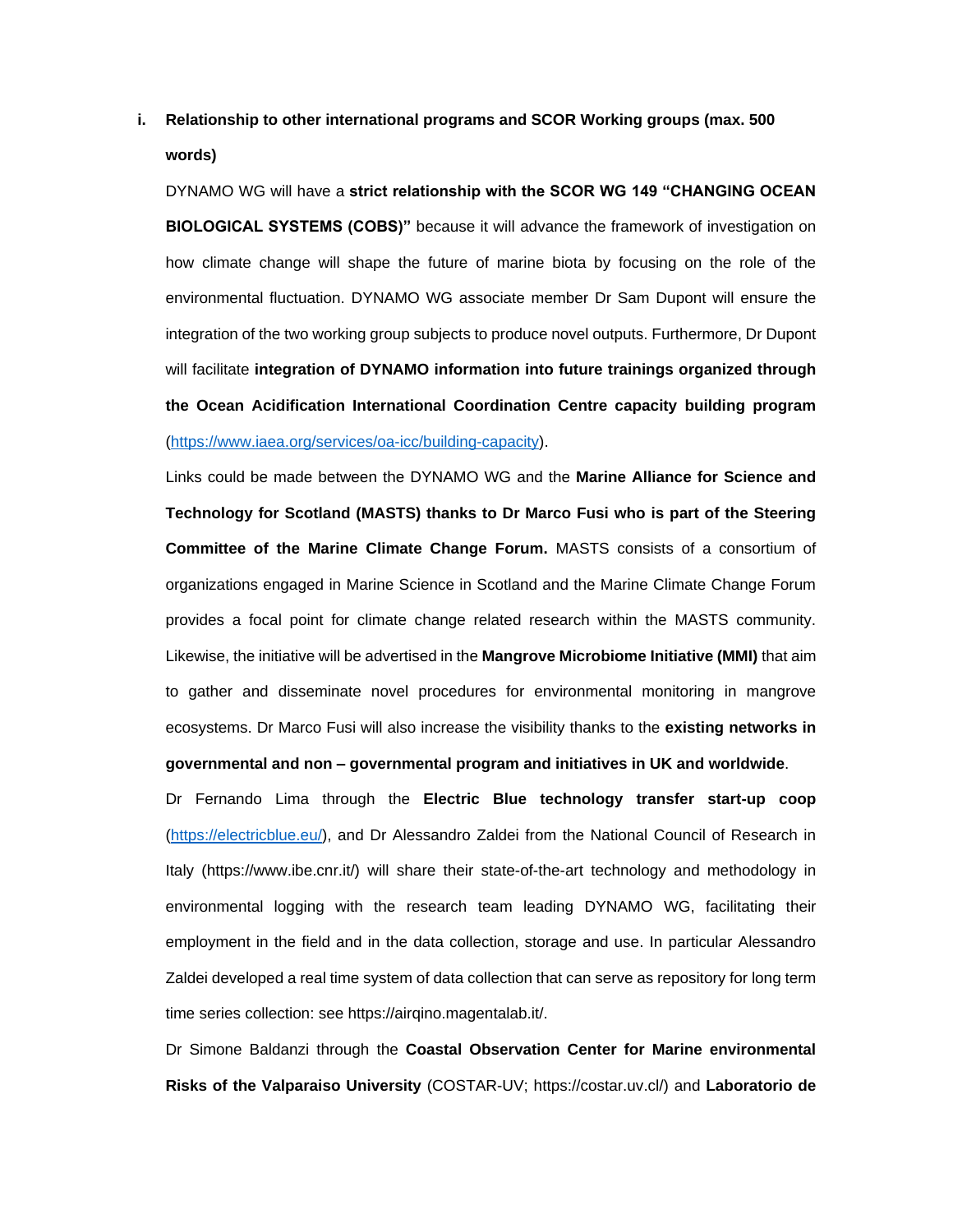**Ecofisiologia y Ecología Evolutiva Marinas** (e°CO<sub>2</sub>lab) from the Faculty of Marine Sciences and Natural Resources of the Valparaiso University will provide support to the Project, hosting the first meeting and offering field assistance for sensor deployment and logistical support. Yolanda Sanchez with her network from the Ocean Leaders can disseminate the output of the working group and liaise with international young research member for example of YCIMARE to promote among future leader the new perspective developed by the DYNAMO working group.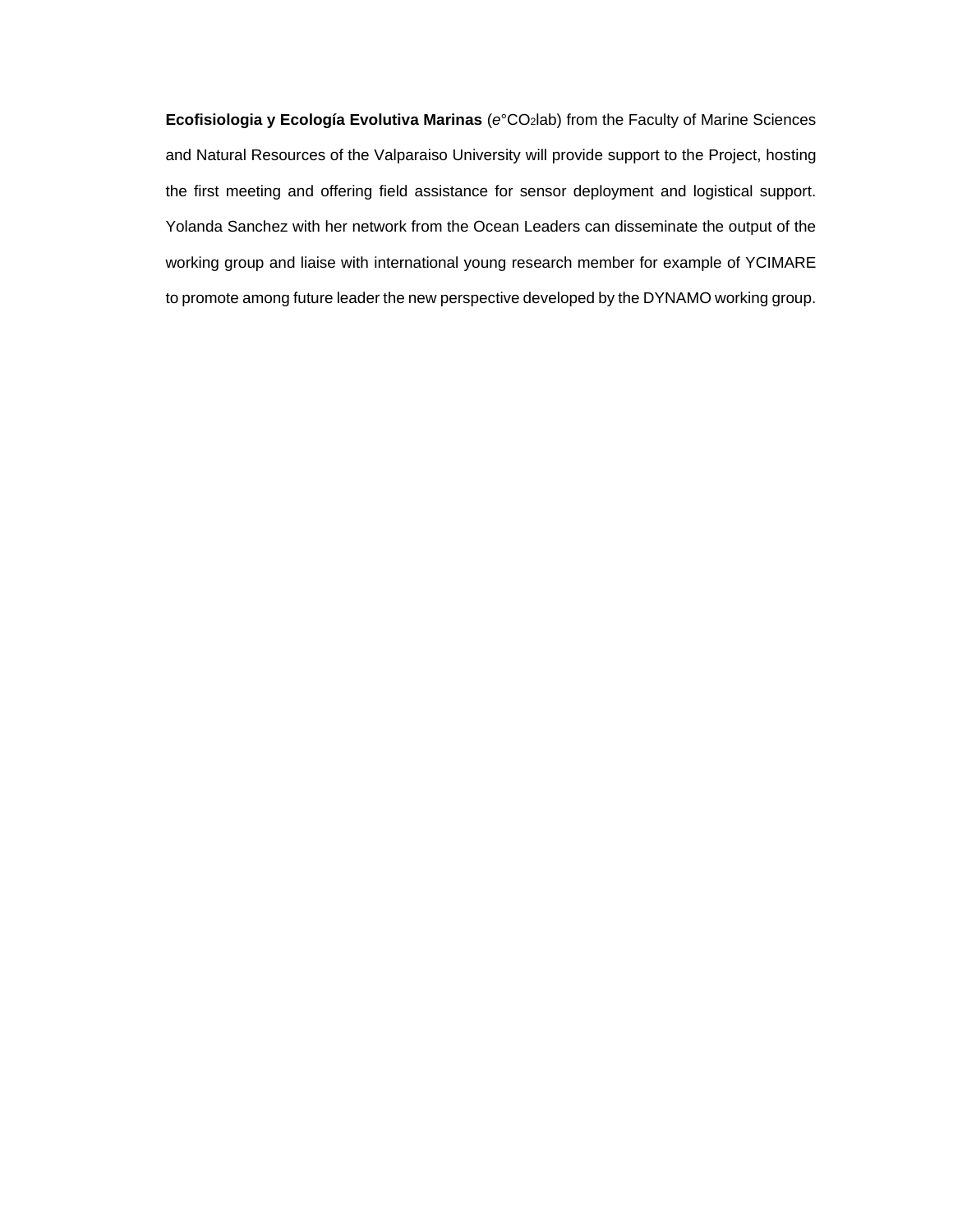#### **j. Key References (max. 500 words)**

- 1. Desmond, H. *Biol. Theory* (2021)
- 2. Bitter, M. C. *et al. Am. Nat.* **197**, 486–501 (2021).
- 3. Hofmann, G. E. *et al*. *PLoS One* **6**, e28983 (2011).
- 4. Vargas, C. A. *et al. Nat. Ecol. Evol.* **1**, 1–7 (2017).
- 5. Giomi, F. *et al. Sci. Adv.* **5**, 1–8 (2019).
- 6. Lima, F. P. & Wethey, D. S. *Nat. Commun.* **3**, (2012).
- 7. Vargas, C. A. *et al. Nat. Clim. Chang.* **12**, 200–207 (2022).
- 8. Lemasson, A. J., Hall-Spencer, J. M., Fletcher, S., Provstgaard-Morys, S. & Knights, A. M. I*Mar. Environ. Res.* **142**, 178–189 (2018).
- 9. Bates, A. E. *et al. Nature* **560**, 299–301 (2018).
- 10. Kroeker, K. J. *et al. Glob. Chang. Biol.* **26**, 54–67 (2020).
- 11. Rilov, G. *et al. Global Ecology and Conservation* vol. 17 e00566 (2019).
- 12. Sandulli, R. *et al. Front. Mar. Sci.* **7**, 2020–2022 (2021).
- 13. Maxwell, S. L. *et al. Diversity and Distributions* vol. 25 613–625 (2019).
- 14. Lawson, C. R. *et al. Ecol. Lett.* **18**, 724–736 (2015).
- 15. Pörtner, H. O. *et al. IPCC Climate change 2022: impacts, adaptation and vulnerability.* (2022).
- 16. Bernhardt, J. R. *et al. Philos. Trans. R. Soc. Lond. B. Biol. Sci.* **375**, 20190454 (2020).
- 17. Frölicher, T. L. & Laufkötter, C. *Nat. Commun.* **9**, 2015–2018 (2018).
- 18. Frölicher, T. L. *et al.,* predictability of marine ecosystem drivers. *Biogeosciences* **17**, 2061– 2083 (2020).
- 19. Muhling, B. A. *et al. Front. Mar. Sci.* **7**, 1–22 (2020).
- 20. Thrush, S. F. *et al. Ecol. Appl.* **31**, 1–12 (2021).
- 21. Baldanzi, S. *et al. Oecologia* **179**, 1067–1078 (2015).
- 22. Fuhrman, J. A. *et al. Proc. Natl. Acad. Sci. U. S. A.* **103**, 13104–13109 (2006).
- 23. Brodie, S. *et al. Ecography (Cop.).* **44**, 832–844 (2021).
- 24. Bitter, M. C. *et al. Proc. R. Soc. B Biol. Sci.* **288**, (2021).
- 25. Bernhardt, J. R. et al., *Philos. Trans. R. Soc. B Biol. Sci.* **375**, (2020).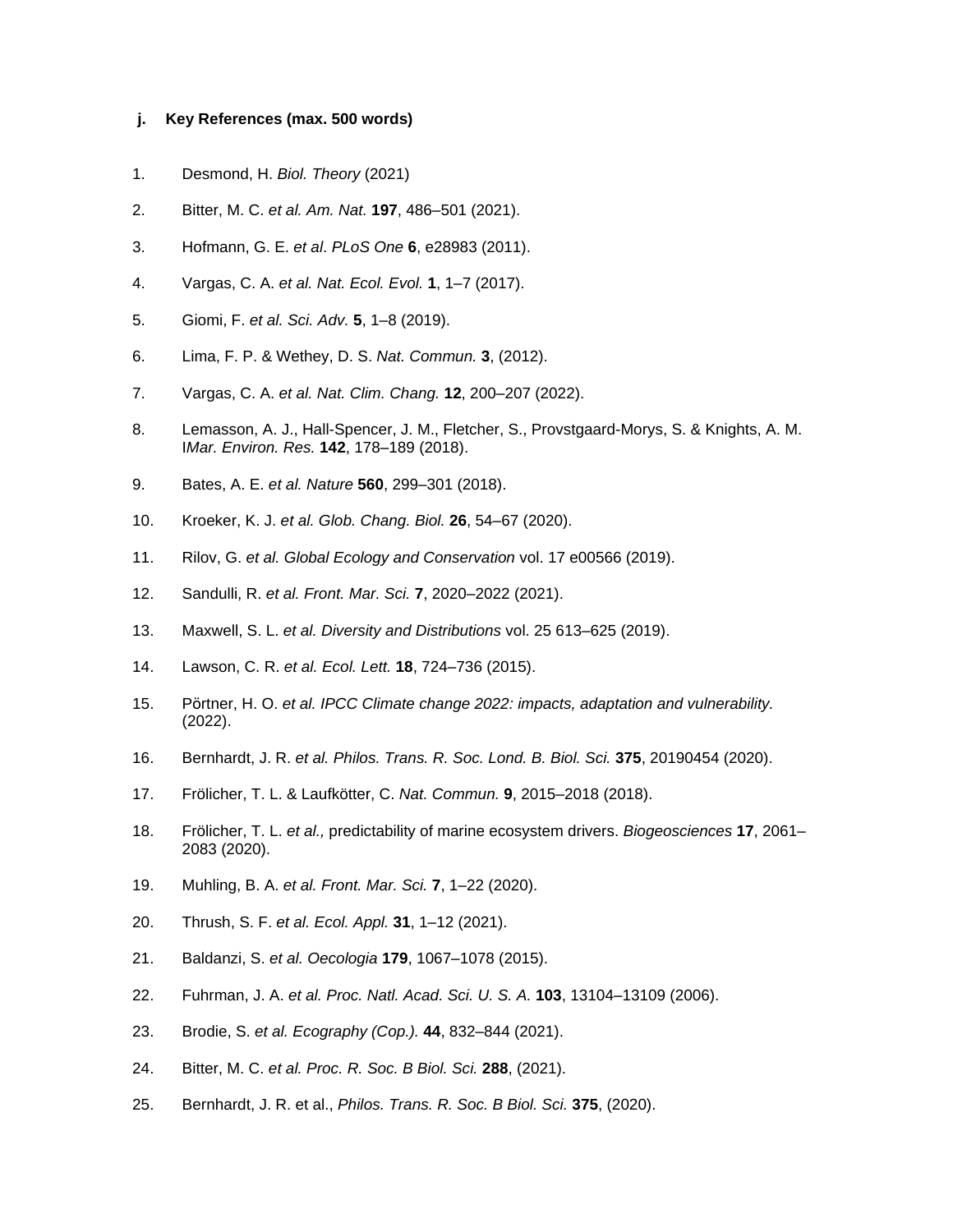- 26. Jacox, M. G. *et al. Nature* **604**, 486–490 (2022).
- 27. Holbrook, N. J. *et al. Nat. Rev. Earth Environ.* **1**, 482–493 (2020).
- 28. Cole, V. J. *et al. Mar. Biol.* **163**, 125 (2016).
- 29. Boyd, P. W. *et al. Glob. Chang. Biol.* **24**, 2239–2261 (2018).
- 30. Baldanzi, S. *et al. Mar. Ecol. Prog. Ser.* **646**, 93–107 (2020).
- 31. Booth, J. *et al. Proc. R. Soc. B Biol. Sci.* **288**, 20211141 (2021).
- 32. Seabra, R. *et al. Front. Mar. Sci.* **6**, 104 (2019).
- 33. Ramajo, L., Lagos, N. A. & Duarte, C. M. *Mar. Pollut. Bull.* **146**, 247–254 (2019).
- 34. Low, N. H. N. & Micheli, F. *Sci. Rep.* **10**, 1–9 (2020).
- 35. Marshall, K. E. *et al. Proc. R. Soc. B Biol. Sci.* **288**, rspb.2020.2968 (2021).
- 36. Pereira, R. *et al. Mar. Ecol. Prog. Ser.* **625**, 27–39 (2019).
- 37. Knights, A. M. *et al. Front. Mar. Sci.* **7**, 773 (2020).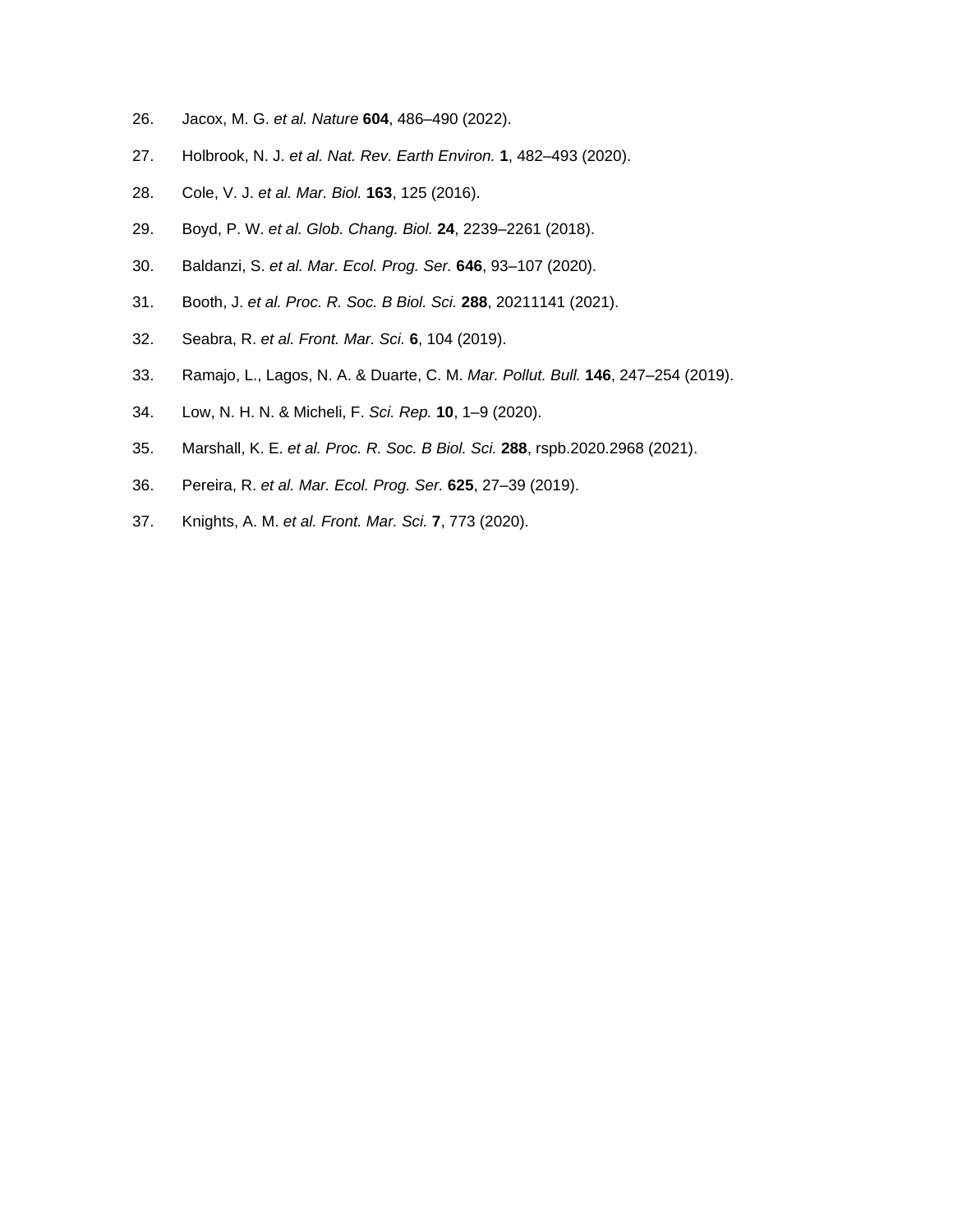## **Appendix**

## **For each Full Member, indicate 5 key publications related to the proposal.**

## **Simone Baldanzi**

- 1. **Baldanzi S**, Storch D, Fusi M, Weidberg N, Tissot A, Navarrete SA, Fernández M (2020) Combined effects of temperature and hypoxia shape female brooding behaviors and the early ontogeny of the Chilean kelp crab *Taliepus dentatus*. Marine Ecology Progres Series 646: 93- 107.
- 2. Fusi M., Marasco R., Ramond J.-B., Barausse A., **Baldanzi S.** (2022). Fluctuating Habitats: Ecological Relevance of Environmental Variability and Predictability on Species, Communities, and Ecosystems. *Frontiers in Ecology and Evolution,* 10.3389/fevo.2022.907622.
- 3. **Baldanzi S.** Watson R, McQuaid C, Gowus G, Porri F. (2017) Epigenetic variation among natural populations of the South African sandhopper *Talorchestia capensis. Evolutionary Ecology 31:77–91*
- 4. **Baldanzi S**, Fusi M, Weidberg N, McQuaid CD, Cannicci S, Porri F (2015) Contrasting environments shape thermal physiology across the spatial range of the sandhopper *Talorchestia capensis.* Oecologia. DOI 10.1007/s00442-015-3404-5.
- 5. **Baldanzi S,** McQuaid CD, Cannicci S, Porri F (2013) Environmental Domains and Range-Limiting Mechanisms: Testing the Abundant Centre Hypothesis Using Southern African Sandhoppers. *PLoS ONE 8(1): e54598. doi:10.1371/journal.pone.0054598.*

## **Marco Fusi**

- 1. Giomi, F., Barausse, A., Duarte, C.M., Booth, J., Agusti, S., Saderne, V., Anton, A., Daffonchio, D. and **Fusi, M.,** 2019. Oxygen supersaturation protects coastal marine fauna from ocean warming. *Science advances*, *5*(9), p.eaax1814.
- 2. Booth, J.M., **Fusi, M.**, Giomi, F., Chapman, E.C.N., Diele, K. and McQuaid, C.D., 2021. Diel oxygen fluctuation drives the thermal response and metabolic performance of coastal marine ectotherms. Proceedings of the Royal Society B, 288(1953), p.20211141.
- 3. **Fusi M**, Daffonchio D, Booth J and Giomi F (2021) Dissolved Oxygen in Heterogeneous Environments Dictates the Metabolic Rate and Thermal Sensitivity of a Tropical Aquatic Crab. Front. Mar. Sci. 8:767471. doi: 10.3389/fmars.2021.767471
- 4. Baldanzi, S., Weidberg, N.F., **Fusi, M.,** Cannicci, S., McQuaid, C.D. and Porri, F., 2015. Contrasting environments shape thermal physiology across the spatial range of the sandhopper Talorchestia capensis. Oecologia, 179(4), pp.1067-1078.
- 5. **Fusi M**., Giomi F., Babbini S., Daffonchio D., McQuaid C.D., Porri F. and Cannicci S.(2015). Thermal vulnerability of African mangrove crabs at large geographical scales: global warming and the challenge of predicting population persistence. Oikos 124:784-795

## **Francesca Porri**

- 1. Vorsatz L, Pattrick P, **Porri F** (2021) Ecological scaling in mangroves: the role of microhabitats for the distribution of larval assemblages.  In press in Estuar Coast Shelf Sci
- 2. **Porri F,** Puccinelli E, Weidberg N, Pattrick P (2021) Lack of match between nutrient-enriched marine seafoam and intertidal abundance of long-lived invertebrate larvae. J Sea Res 170 [doi.org/10.1016/j.seares.2021.102009](https://doi.org/10.1016/j.seares.2021.102009)
- 3. Vorsatz L, Pattrick P, **Porri F** (2021) Quantifying the in situ 3-dimensional structural complexity of mangrove tree root systems: Biotic and abiotic implications at the microhabitat scale. Ecol Indic, 121, p.107154.
- 4. Strain EM, Steinberg PD, Vozzo M, Johnston EL, Abbiati M, Aguilera MA, Airoldi L, Aguirre JD, Ashton G, Bernardi M, **Porri F** et al (2021) A global analysis of complexity–biodiversity relationships on marine artificial structures. Glob Ecol Biogeogr, 30(1), pp.140-153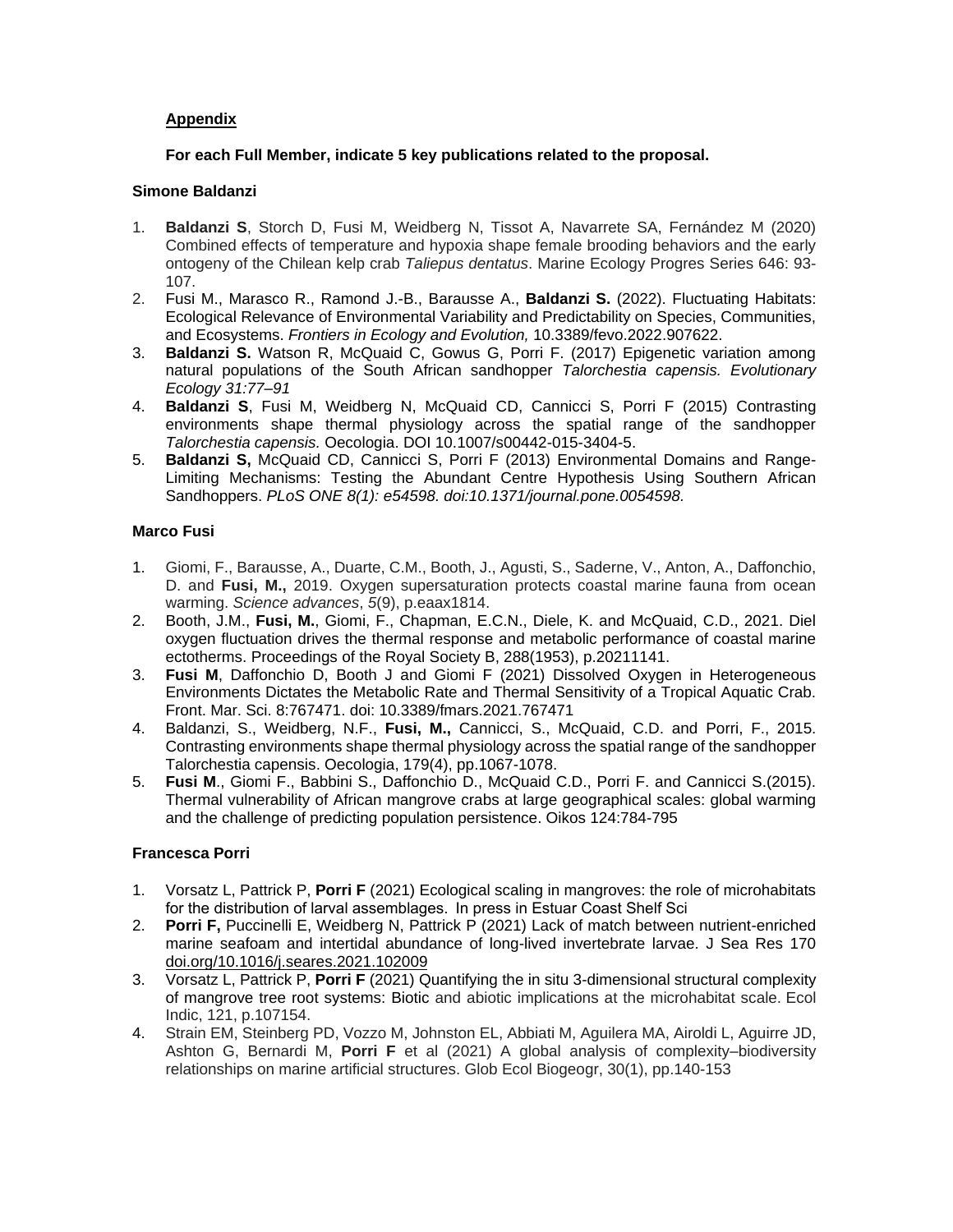5. **Porri F,** Jackson J, Von der Meden CEO, Weidberg, NF, McQuaid CD (2014) The effect of mesoscale oceanographic features on the distribution of mussel larvae along the south coast of South Africa. J Mar Syst 132: 162-179

## **Ramona Marasco**

- 1. Fusi M., **Marasco R**., Ramond J.-B., Barausse A., Baldanzi S. (2022). Fluctuating Habitats: Ecological Relevance of Environmental Variability and Predictability on Species, Communities, and Ecosystems. *Frontiers in Ecology and Evolution,* 10.3389/fevo.2022.907622.
- 2. **Marasco R.**, Fusi M., Mosqueira M., Booth J.M., Rossi, F., Cardinale, M., et al., (2022). Rhizosheath–root system changes exopolysaccharide content but stabilizes bacterial community across contrasting seasons in a desert environment. *Environmental Microbiome*, 17(1), pp.1-19.
- 3. **Marasco, R.,** Mosqueira, M. J., Fusi, M., Ramond, J. B., Merlino, G., Booth, J. M., et al., (2018). Rhizosheath microbial community assembly of sympatric desert speargrasses is independent of the plant host. *Microbiome*, 6(1), 1-18.
- 4. Rolli, E., **Marasco, R.,** Saderi, S., Corretto, E., Mapelli, F., Cherif, et al., (2017). Root-associated bacteria promote grapevine growth: from the laboratory to the field. *Plant and Soil,* 410(1-2), 369-382.
- 5. **Marasco, R.,** Mapelli, F., Rolli, E., Mosqueira, M. J., Fusi, M., Bariselli, P., ... & Daffonchio, D. (2016). *Salicornia strobilacea* (synonym of *Halocnemum strobilaceum*) grown under different tidal regimes selects rhizosphere bacteria capable of promoting plant growth. *Frontiers in Microbiology*, 7, 1286.

## **Eleonora Puccinelli**

- **1. Puccinelli E**., Porri F., Altieri K., Flynn F.R., Little H., Louw T., Pattrick P., Sparks C., Tsanwani M., Walker D., Fawcett E.S. (in press). Ocean ecosystem services in the age of the blue economy: the role of marine invertebrate biodiversity. Ecological Indicators. IF (4.958)
- 2. **Puccinelli E**., Sardenne F., Pecquerie L., Fawcett S., Machu E., Soudant P. 2021. Omega-3 pathways in upwelling systems: The link to nitrogen supply. Frontiers in Marine Science - Global Change and the Future Ocean. 8. doi: 10.3389/fmars.2021.664601
- 3. **Puccinelli E**.; Smart M.S.; Fawcett E.S. 2020. Temporal variability in the trophic composition of benthic invertebrates in the Indian Sub-Antarctic Ocean. Deep-Sea Research I. 163: 103340. doi.org/10.1016/j.dsr.2020.103340.
- 4. **Puccinelli E.,** McQuaid D.C., Ansorge I. 2018. Factors affecting trophic compositions of deep sea benthic invertebrates at a Sub Antarctic archipelago. Limnology and Oceanography. 63:2206-2228. doi: 10.1002/lno.10934. IF (3.778)
- 5. **Puccinelli E.,** Noyon M., McQuaid D.C. 2016, Spatio-temporal variation in effects of upwelling on the fatty acid composition of benthic filter feeders in the Southern Benguela ecosystem: not all upwelling is equal. PLOS-ONE. 11:e0161919. doi: 10.1371/journal.pone.016191. IF (2.74)

## **Nicolas Weidberg**

- 1. Navarrete, S.A.; Barahona, M.; **Weidberg, N.;** Broitman, B. Climate-change in the coastal ocean: shifts in pelagic productivity and regionally-diverging dynamics of coastal ecosystems. Proceedings of the Royal Society B. 289 - 20212772, 2022.
- 2. **Weidberg, N.**; Wethey, D.; Woodin, S.. Global Intercomparison of Hyper-Resolution ECOSTRESS Coastal Sea Surface Temperature Measurements from the Space Station with VIIRS-N20. Remote Sensing. 13 -24, 2021.
- 3. Muñiz, C., McQuaid, C.D., **Weidberg, N..** Seasonality of primary productivity affects coastal species more than its magnitude. Science of The Total Environment. 757 - 143740, 2021.
- 4. **Weidberg, N**., Ospina Alvarez, A., Bonicelli, J., Barahona, M., Broitman, B., Navarrete, S.A. Spatial shifts in productivity of the coastal ocean over the past two decades induced by migration of the Pacific Anticyclone and Bakun effect in the Humboldt Upwelling Ecosystem. Global and Planetary Change. 193 -103259, 2020.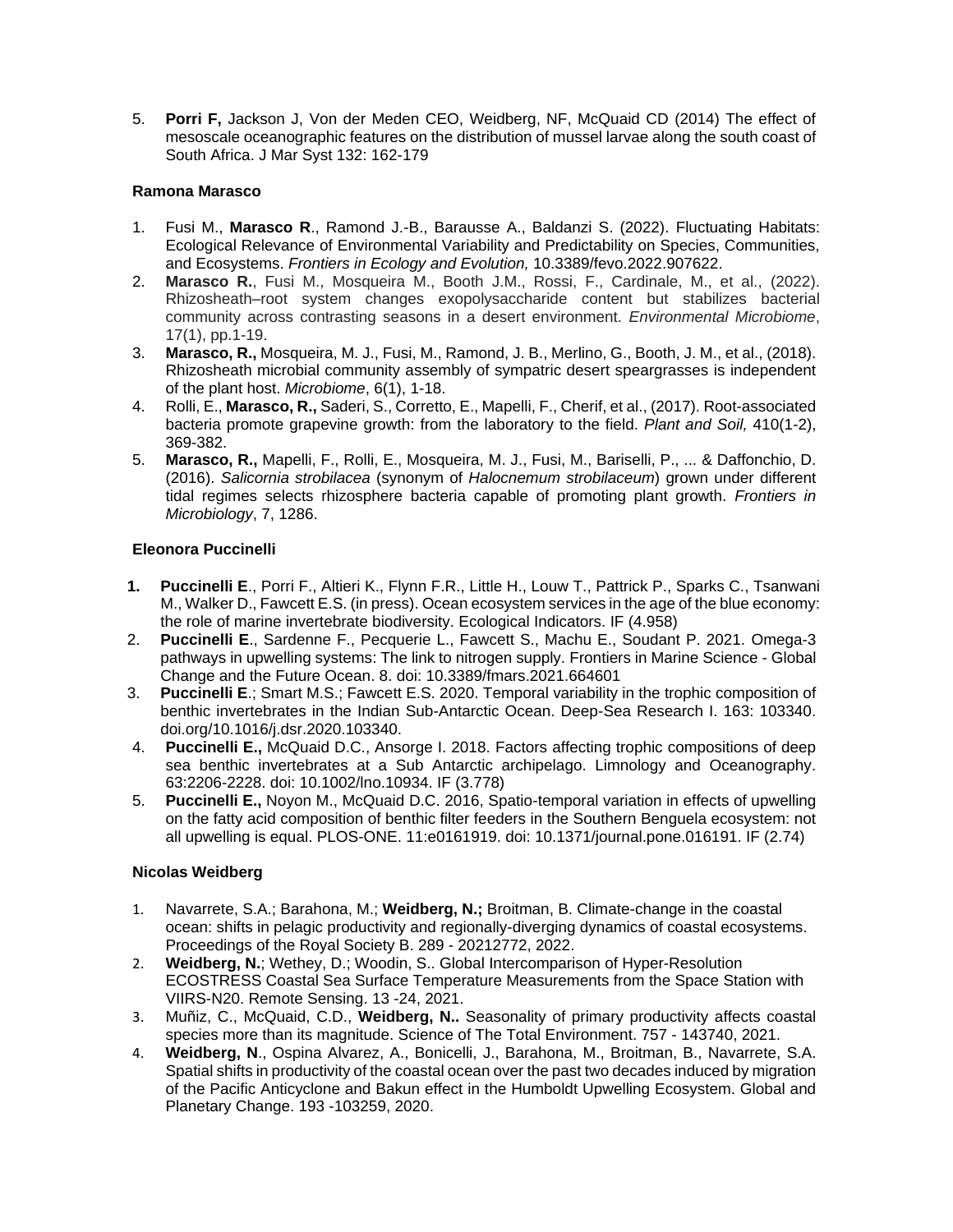5. Ospina Alvarez A., **Weidberg,** N., Aiken, C., Navarrete, S.A.. Larval transport in the upwelling ecosystem of central Chile: The effects of vertical migration, developmental time and coastal topography on recruitment. Progress in Oceanography. 168, pp. 82 - 99. 10/2018.

## **Fernando Lima**

- 1. Bates A.E.,Helmuth B.,Burrows M.T., Duncan M.I., Garrabou J., Guy-Haim T., **Lima, F.P.**, Queiros A. M., Seabra R., Marsh R., Belmaker J., Bensoussan N., Dong Y., Mazaris A.D., Smale D., Wahl M., Rilov G. (2018) Biologists ignore ocean weather at their peril. *Nature* 560: 299-301
- 2. **Lima F.P.**, Wethey D.S. (2012). Three decades of high-resolution coastal sea surface temperatures reveal more than warming. *Nature communications* 3: 1-13.
- 3. **Lima F.P.**, Wethey, D.S. (2009). Robolimpets: measuring intertidal body temperatures using biomimetic loggers. *Limnology and Oceanography: Methods* 7: 347-353.
- 4. Helmuth B., Russell B.D., Connell S.D., Dong Y., Harley C.D., **Lima F.P.**, Sará G., Williams G.A., Mieszkowska N. (2014) Beyond long-term averages: making biological sense of a rapidly changing world. *Climate Change Responses* 1: 1-3.
- 5. Ventura J.P., Cruz N.A., **Lima F.P.** (2016). A remote monitoring and control system for ecosystem replication experiments. *OCEANS 2016 MTS/IEEE Monterey* (pp. 1-6) IEEE.

## **Celia Shunter**

- 1. Jingliang K, Nagelkerken I, Rummer JL, Munday PL, Ravasi T, **Schunter C**\* (2021) Rapid evolution fuels transcriptional plasticity to ocean acidification. *Global Change Biology,* 00, 1- 16. [10.1111/gcb.16119](https://onlinelibrary.wiley.com/doi/full/10.1111/gcb.16119)
- 2. **Schunter C**<sup>\*</sup>, Jarrold MD, Munday PL, and Ravasi T (2021) Diel pCO<sub>2</sub> fluctuations alter the molecular response of coral reef fishes under ocean acidification response of coral reef fishes under ocean acidification conditions. *Molecular Ecology.* [10.1111/mec.16124](https://doi.org/10.1111/mec.16124)
- 3. Petit**-**Marty N, Nagelkerken I, Connell SD, and **Schunter C** (2021) Natural CO<sup>2</sup> seeps reveal adaptive potential to ocean acidification in fish. *Evolutionary Applications*. [10.1111/eva.13239](https://doi.org/10.1111/eva.13239)
- 4. **Schunter C**, Welch M, Nilsson G, Rummer J, Munday P, Ravasi T (2017) An interplay between plasticity and parental phenotype determines impacts of ocean acidification on a reef fish. *Nature Ecology & Evolution*. doi:10.1038/s42559/017-0428-8.
- 5. **Schunter C**, Welch M, Ryu T, Zhang H, Nilsson G, Munday PL, Ravasi T (2016) Molecular signatures of transgenerational response to ocean acidification in a species of reef fish. *Nature Climate Change*, **6,** 1014-1018**.** doi:10.1038/ncimate3087.

#### **Joanne Elliss**

- 1. **Ellis J**, Jamil T, Roth F, Hewitt J, Anlauf H, Dasari H, Krokos G, Jones BH, Carvalho S Hoteit I 2019. Multiple stressor effects on coral reef ecosystems. Global Change biology. DOI:10.1111/gcb/14819
- 2. DeCarlo T, Gajdzik L, **Ellis J**, Coker D, Monroe A, Hammerman N, Pandolfi J, Berumen M 2020. Nutrient-supplying ocean currents modulate coral bleaching susceptibility. Science Advances, 6: eabc5493
- 3. Anton A, Randle J, Garcia F, Rossbach S, **Ellis J**, Weinzier M, Duarte C 2020. Differential thermal tolerance between algae and coral species may trigger the proliferation of algae. Global Change Biology. DOI:10.1111/gcb.15141
- 4. **Ellis JI**, Clark D, Atalah J, Jiang W, Taiapa C, Patterson M, Sinner J, Hewitt J 2017. Multiple stressor effects in marine infauna: responses of estuarine taxa and functional traits to sedimentation, nutrient and metal loading. Scientific Reports. DOI: 10.1038/s41598-017-
- 5. **Ellis J**, Schneider D 2008. Spatial scaling in benthic ecology. Journal of Experimental Marine Biology and Ecology, 366: 92-98

#### **Juan Diego Gaitan Espitia**

1. Rodríguez-Romero†, A., **Gaitán-Espitía, JD**†., Opitz, T., & Marco A. Lardies. Heterogeneous seascape of carbonate conditions across a biogeographic brake influences divergent phenotypic plasticity in natural populations. Biodiversity & Distribution.